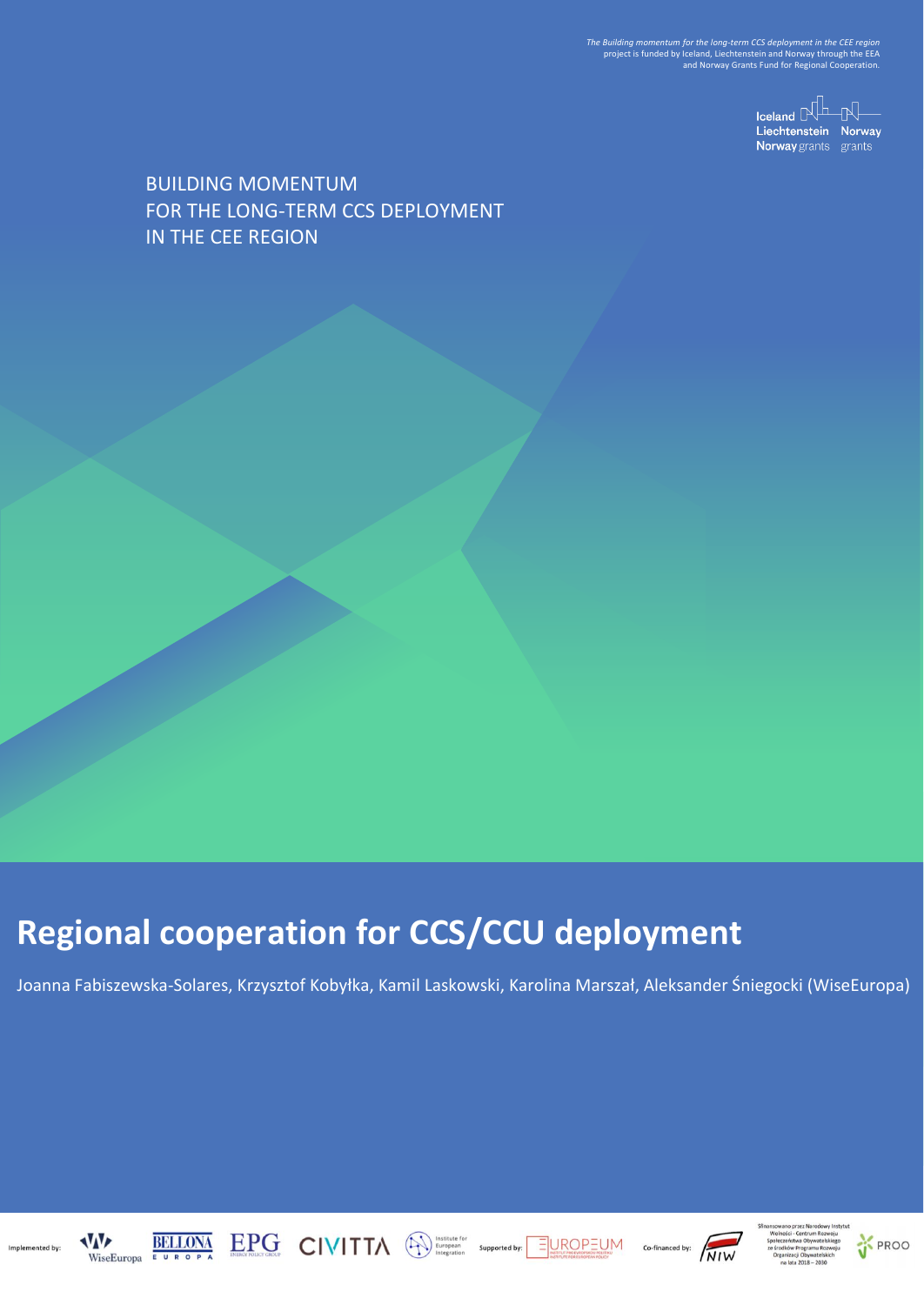# TABLE OF CONTENTS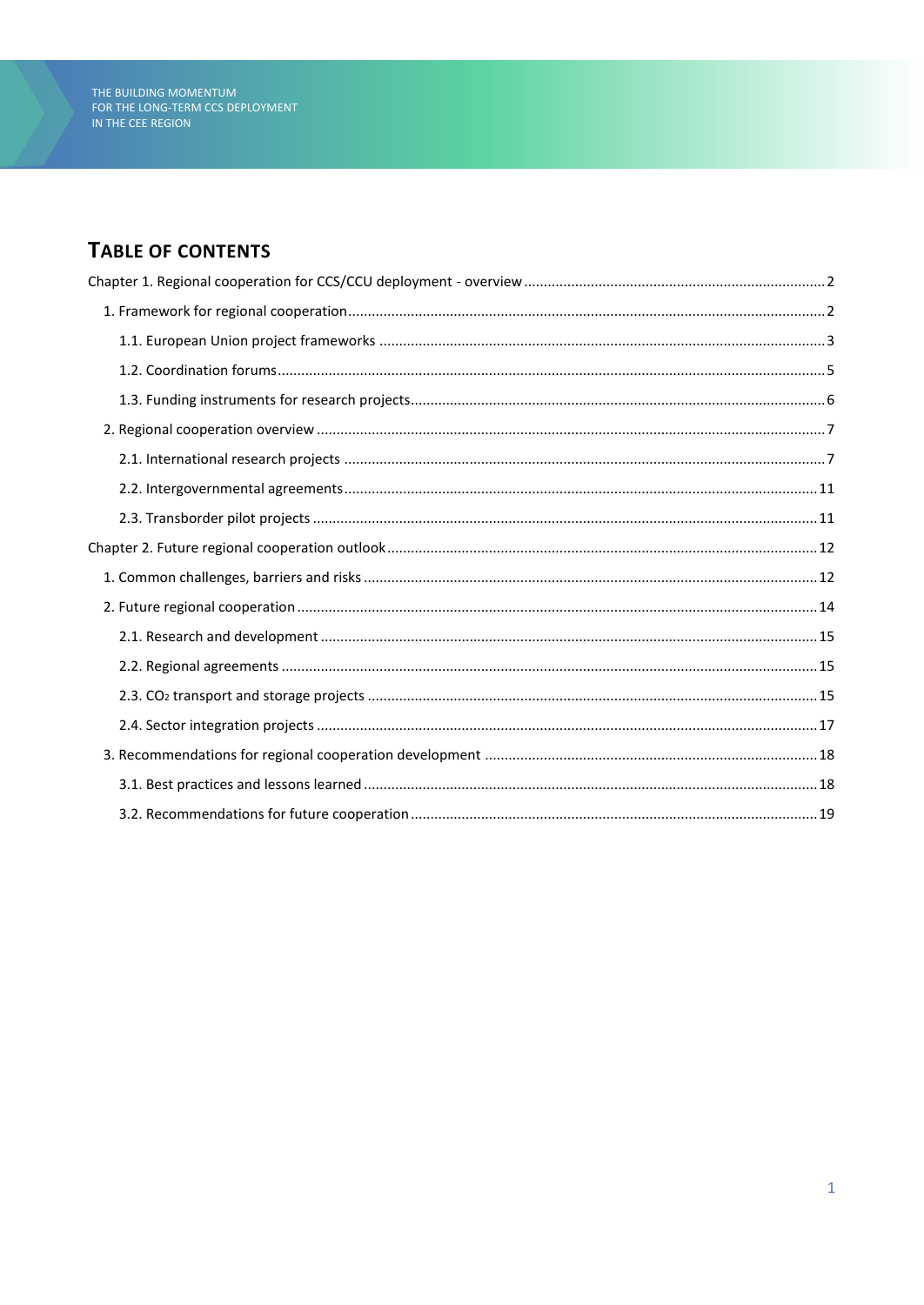# **Chapter 1. Regional cooperation for CCS/CCU deployment - overview**

# **1. Framework for regional cooperation**

As the climate and ecological crises do not recognize national borders, regional cooperation in the context of climate protection is in the interest of all countries in the Central and Eastern European (CEE) region. By using the synergy effect provided by partnerships in terms of knowledge, know-how, technology transfer, cross-border projects, market integration, geopolitics and geological potential, the countries of the region can jointly address similar challenges in decarbonisation, filling the gaps emerging in individual countries and accelerating the process. This is to be particularly important in the case of emerging technologies, which need an appropriate knowledge base and new infrastructure to be built.

The regional analysis gives a general overview of the cooperation of specific CEE countries (namely Croatia, Czech Republic, Estonia, Hungary, Latvia, Lithuania, Poland, Romania, Slovakia, Slovenia and Ukraine referred to as partner countries/CEE region for the purposes of the report) to date in carbon capture and storage (CCS) as well as carbon capture and utilization (CCU) deployment and outlines the opportunities and the barriers for regional cooperation. The structure of the available regional cooperation options has been described according to the Figure 1.



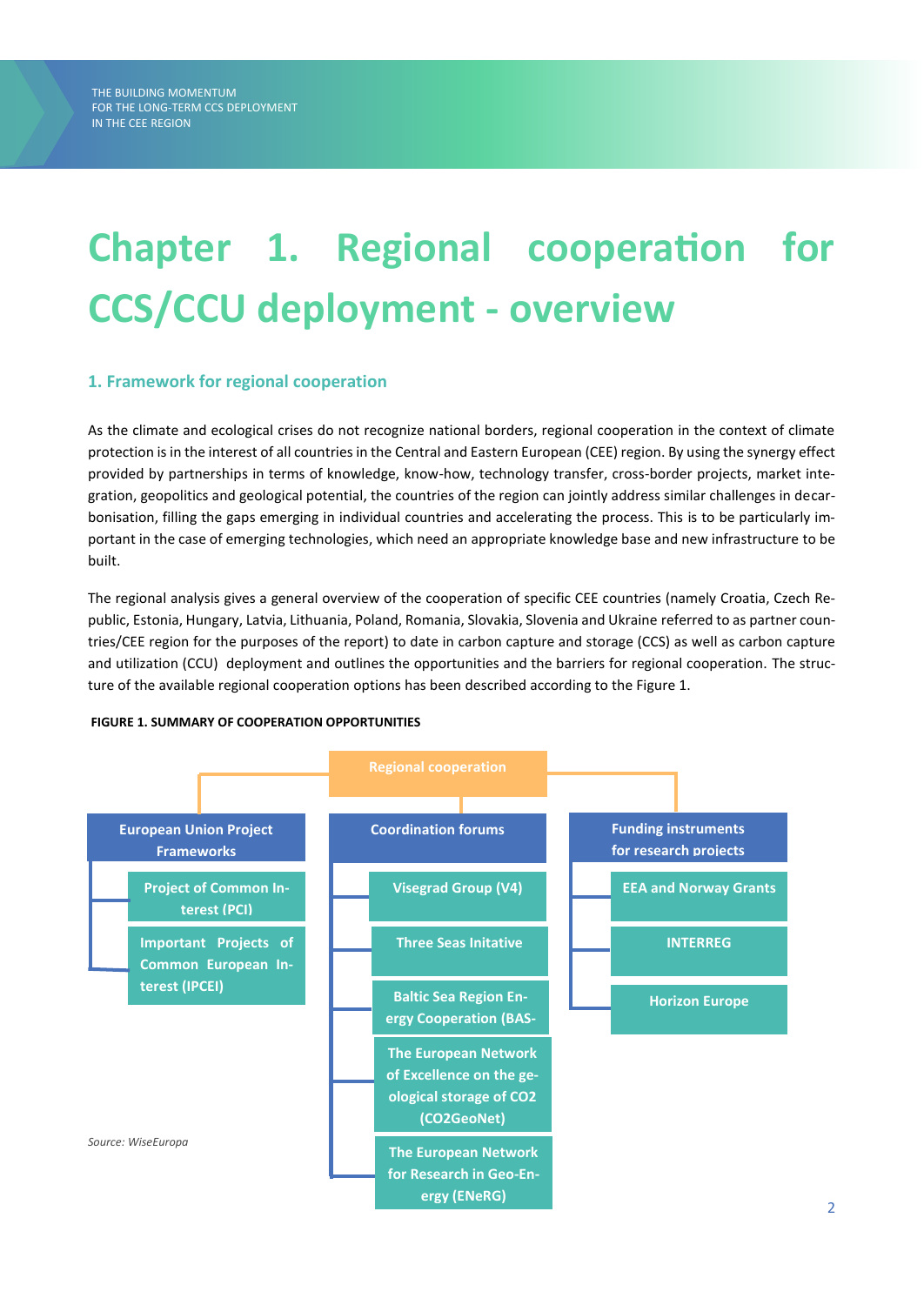#### **1.1. European Union project frameworks**

The European Union provides special frameworks to facilitate the development and investment processes of projects for regional projects of particular importance for the objectives of the European Union and the internal market.

#### **1.1.1. Projects of common interest (PCI)**

Projects of common interest (PCIs) are the main mechanism for regional cooperation investments in EU, covering crossborder energy infrastructure projects that link the energy systems of EU countries. <sup>1</sup> PCIs are coordinated by regional groups divided by type of energy infrastructure: electricity, gas, oil, smart grids and  $CO<sub>2</sub>$  networks. The members of the groups are representatives of EU countries, the European Commission, European Transmission System Operators (TSOs), European Network of Transmission System Operators for Electricity and for Gas (ENTSO-E and ENTSO-G respectively), project promoters, regulatory authorities, as well as the Agency for the Cooperation of Energy Regulators (depending on the group).

To obtain the PCI status, a project must have a significant impact on energy markets and market integration in at least two EU countries, boost competition on energy markets, increase the EU's energy security by diversifying energy sources and contribute to the EU's climate and energy goals by integrating renewable energy sources.<sup>2</sup>

To apply for PCI status, the project promoters (i.e. TSO, distribution system operator, other operator or investor developing the project etc.) shall submit an application for selection to the relevant group. The projects are then assessed in terms of compliance with the criteria and requirements set out in the EU Regulation 347/2013 on guidelines for trans-European energy infrastructure (TEN-E) as amended and consulted with the public and other authorities. Every two years, European Commission adopts the PCI list with selected projects.<sup>3</sup> The project with PCI status benefits from number of advantages, such as simplified and accelerated planning and permit procedures, more favourable regulatory treatment or the possibility of financial support under the Connecting Europe Facility.<sup>4</sup>

One of the thematic priorities of PCIs is **cross-border CO<sup>2</sup> networks**. A project which falls into this category must contribute significantly to all of the following specific criteria: (i) the avoidance of  $CO<sub>2</sub>$  emissions while maintaining security of energy supply; (ii) increasing the resilience and security of CO<sub>2</sub> transport; (iii) the efficient use of resources, by enabling the connection of multiple  $CO<sub>2</sub>$  sources and storage sites via common infrastructure and minimising environmental burden and risks. 5

So far, PCIs have proved to be a valuable platform for cooperation in cross-border infrastructure projects. There are no CO2 pipeline projects under PCI between countries of Central and Eastern Europe, however, there are number of other projects such as gas infrastructure projects, which share some common features with  $CO<sub>2</sub>$  transport pipelines with regard to the technology. One of the successful examples of the PCI project execution is Poland and Slovakia gas crossborder interconnector described in Box 1.

<sup>1</sup> https://ec.europa.eu/energy/topics/infrastructure/projects-common-interest\_en

<sup>2</sup> https://ec.europa.eu/energy/topics/infrastructure/projects-common-interest/key-cross-border-infrastructure-projects\_en

<sup>3</sup> Regulation TEN-E is currently under revision.

<sup>4</sup> ibidem

<sup>5</sup> ibidem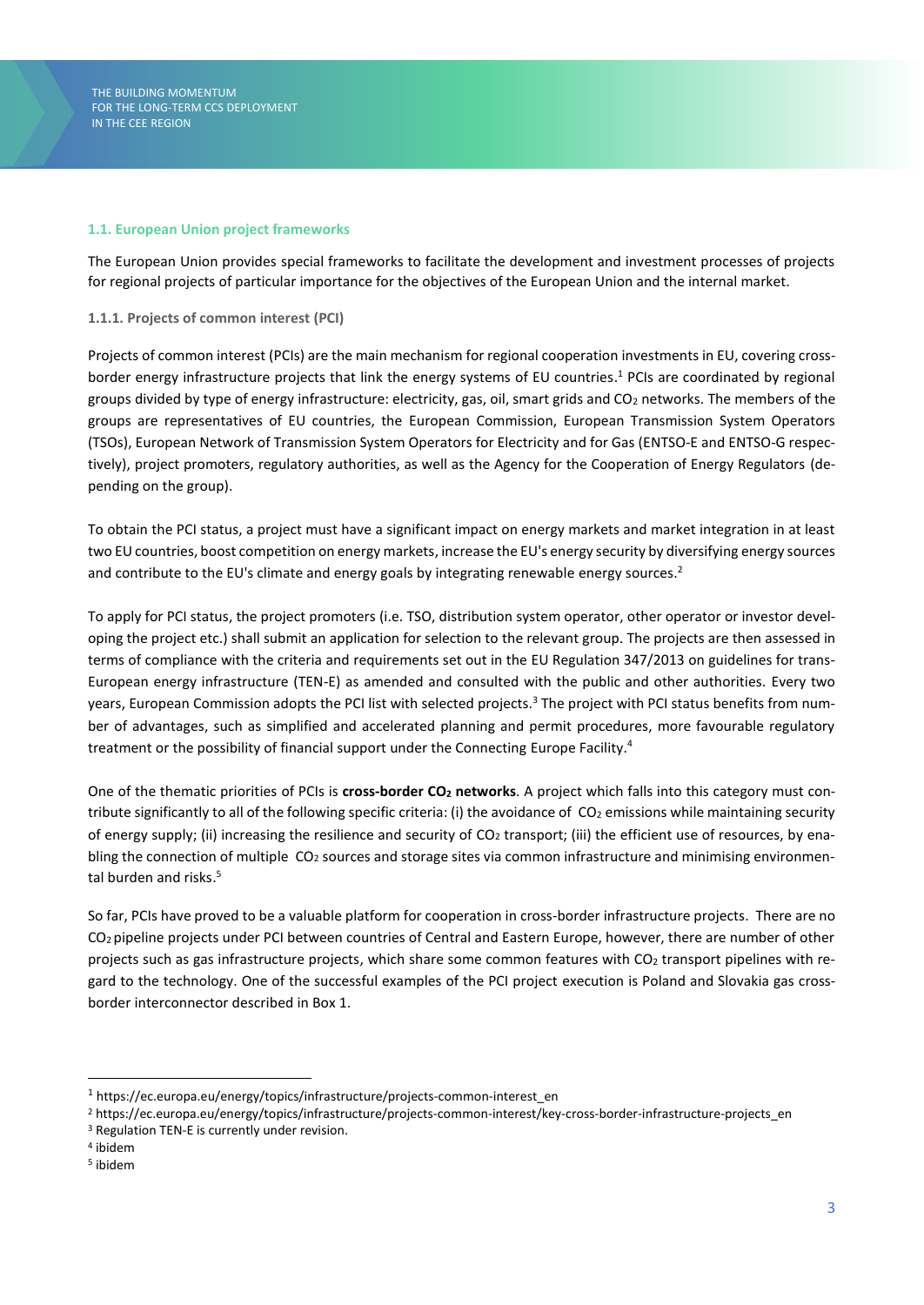#### **Box 1. Example of PCI – Project of Common Interest 6.2.1 – Poland and Slovakia gas interconnection<sup>6</sup>**

The project aims in connecting Polish and Slovakian natural gas transmission networks by constructing approximately 165 km long gas crossborder pipeline with auxiliary infrastructure on both sides. The promoters of the project are TSOs of both countries: Eustream a.s. (Slovakia) and GAZ-SYSTEM S.A. (Poland).

The project was granted funding from Connecting Europe Facility (CEF) in the amount of €97 mln, which is 40% of total eligible cost of the investment (€243 mln).

The construction is still ongoing and the commissioning of the project is expected in early 2022.



#### **1.1.2. Important Projects of Common European Interest (IPCEI)**

The status of Important Project of Common European Interest can be applied to the project that falls within Article 107(3)(b) of the Treaty.<sup>8</sup> This framework is dedicated to disruptive research and innovation projects with significant benefits to EU economy and competitiveness. The eligibility criteria for obtaining this status are set out in so called "IPCEI Communication" and among others, includes following provisions:<sup>9</sup>

- must contribute to one or more EU objectives and have a significant impact on Union's competitiveness, sustainable growth, societal challenges or value creation in the EU,
- must involve more than one Member State and the project must be beneficial for other Member States,
- the benefits must not be limited to one sector and must be of wider relevance.

Projects that obtained IPCEI status can benefit from special state-aid rules:<sup>10</sup>

- The existence of the market failure affecting the project can be presumed (for normal R&D&I projects this needs to be clearly demonstrated for larger projects to get state aid),
- Up to 100% of the funding gap on the basis of large set of eligible costs can be supported (in contrast to normal regional and R&D&I aid rules when upper limits and lower caps exists),

<sup>6</sup> https://ec.europa.eu/inea/en/connecting-europe-facility/cef-energy/6.2.1-0019-SKPL-W-M-16

<sup>7</sup> https://ec.europa.eu/energy/maps/pci\_fiches/PciFiche\_6.2.1.pdf

<sup>8</sup> https://eur-lex.europa.eu/legal-content/EN/TXT/PDF/?uri=OJ:C:2008:115:FULL&from=EN

<sup>9</sup>https://eur-lex.europa.eu/legal-content/EN/TXT/PDF/?uri=CELEX:52014XC0620(01)&from=EN

<sup>10</sup> https://industria.gob.es/es-es/participacion\_publica/Documents/proyecto-PIICE/Presentacion-PIICE-Comision-Europea.pdf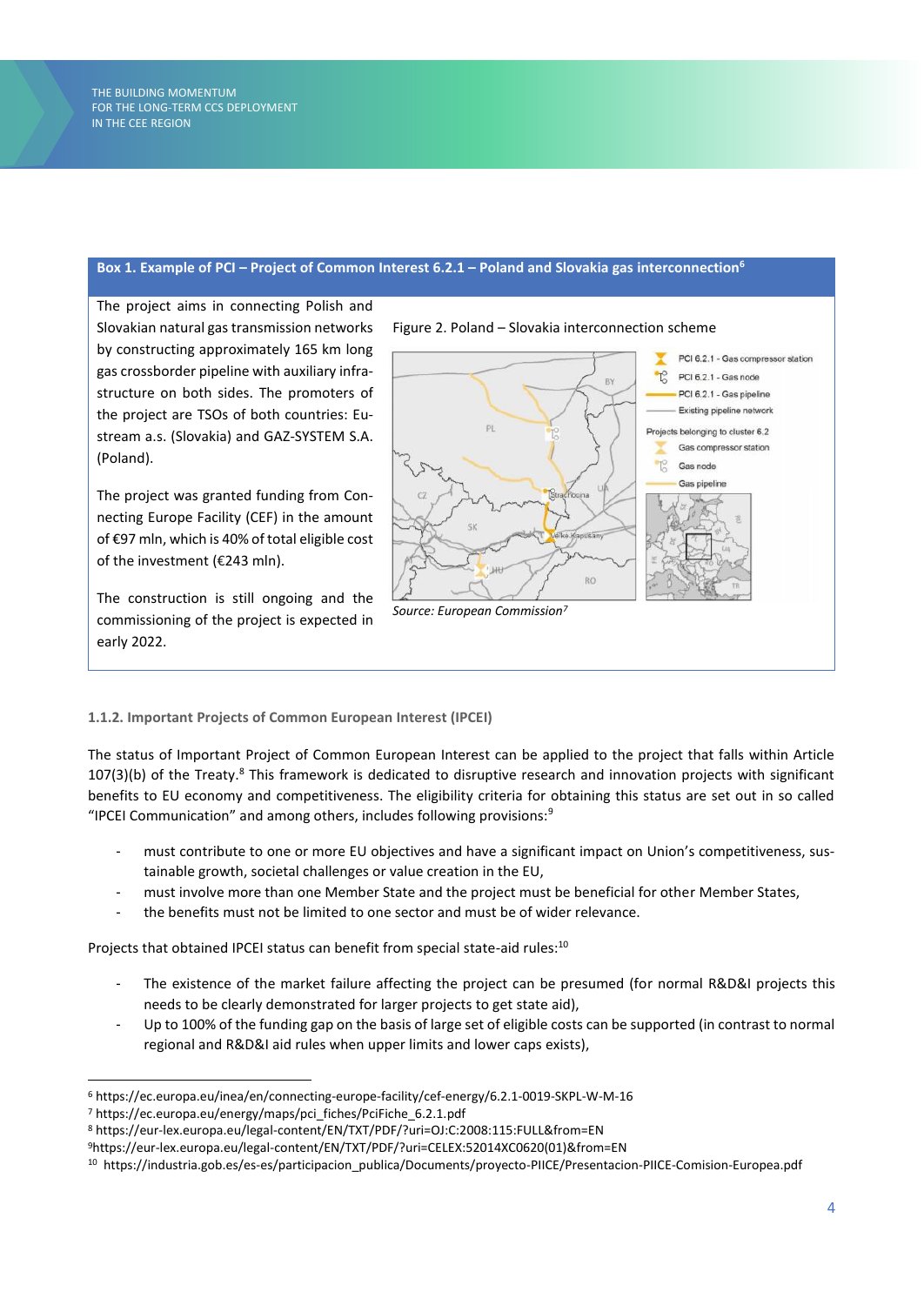> Costs of first industrial deployment (i.e. between pilot/demo line and before start of mass production) are considered eligible (not possible under normal R&D&I rules).

Since adopting communication, there are three approved IPCEI projects (two in battery value chainand one for microelectronics. <sup>11,12</sup> Other IPCEI proposals are in developments such as: Hydrogen IPCEI, and IPCEI for Cloud Infrastructure and Services (IPCEI-CIS).  $^{13,14}$ 

While there is no carbon capture related IPCEI yet, it has a potential to be crucial framework for regional cooperation for carbon capture projects, as they may fall into one of strategic value chains (low-carbon industry) recommended by the Commission, which strengthen position of these technologies to obtain IPCEI status.

The European Commission is currently preparing revision for IPCEI Communication, as the current framework of rules expires on 31 December 2021. 15

# **1.2. Coordination forums**

Activities related to CCS/CCU technology can be promoted and intensified at the international level thanks to the existence of coordination forums, gathering selected European countries around specific topics. Examples of coordination forums are described below.

#### **1.2.1. Visegrad Group (V4)**

The V4 is an alliance of four Central and Eastern European countries: the Czech Republic, Hungary, Poland and Slovakia. Member states cooperate in the fields of politics, economy, culture, education, science and information exchange.<sup>16</sup>

Recently, Visegrad Group announced it will strengthen cooperation and take a common position on the EU's energy and climate policy. V4 will seek to further develop integration of the group's energy infrastructure.

#### **1.2.2. Three Seas Initiative**

Three Seas Initative is a forum of twelve countries: Austria, Bulgaria, Croatia, the Czech Republic, Estonia, Hungary, Latvia, Lithuania, Poland, Romania, Slovakia, and Slovenia. The initiative is focused on strengthening cooperation in economic growth, security, and stronger and more cohesive Europe. One of the listed cooperation priorities includes energy security and achieving climate goals.<sup>17</sup>

<sup>17</sup> https://3seas.eu/

<sup>11</sup> https://ec.europa.eu/commission/presscorner/detail/en/IP\_21\_226

<sup>12</sup> https://www.ipcei-me.eu/

<sup>13</sup> [https://ec.europa.eu/growth/industry/policy/supporting-clean-hydrogen/ipceis-hydrogen\\_en](https://ec.europa.eu/growth/industry/policy/supporting-clean-hydrogen/ipceis-hydrogen_en)

<sup>14</sup> <https://www.bmwi.de/Redaktion/EN/Pressemitteilungen/2021/07/20210709-cloud-ipcei-entering-next-phase.html>

<sup>15</sup> https://ec.europa.eu/info/law/better-regulation/have-your-say/initiatives/12661-Revision-of-Communication-on-important-projects-of-common-European-interest\_en

<sup>16</sup> https://www.visegradgroup.eu/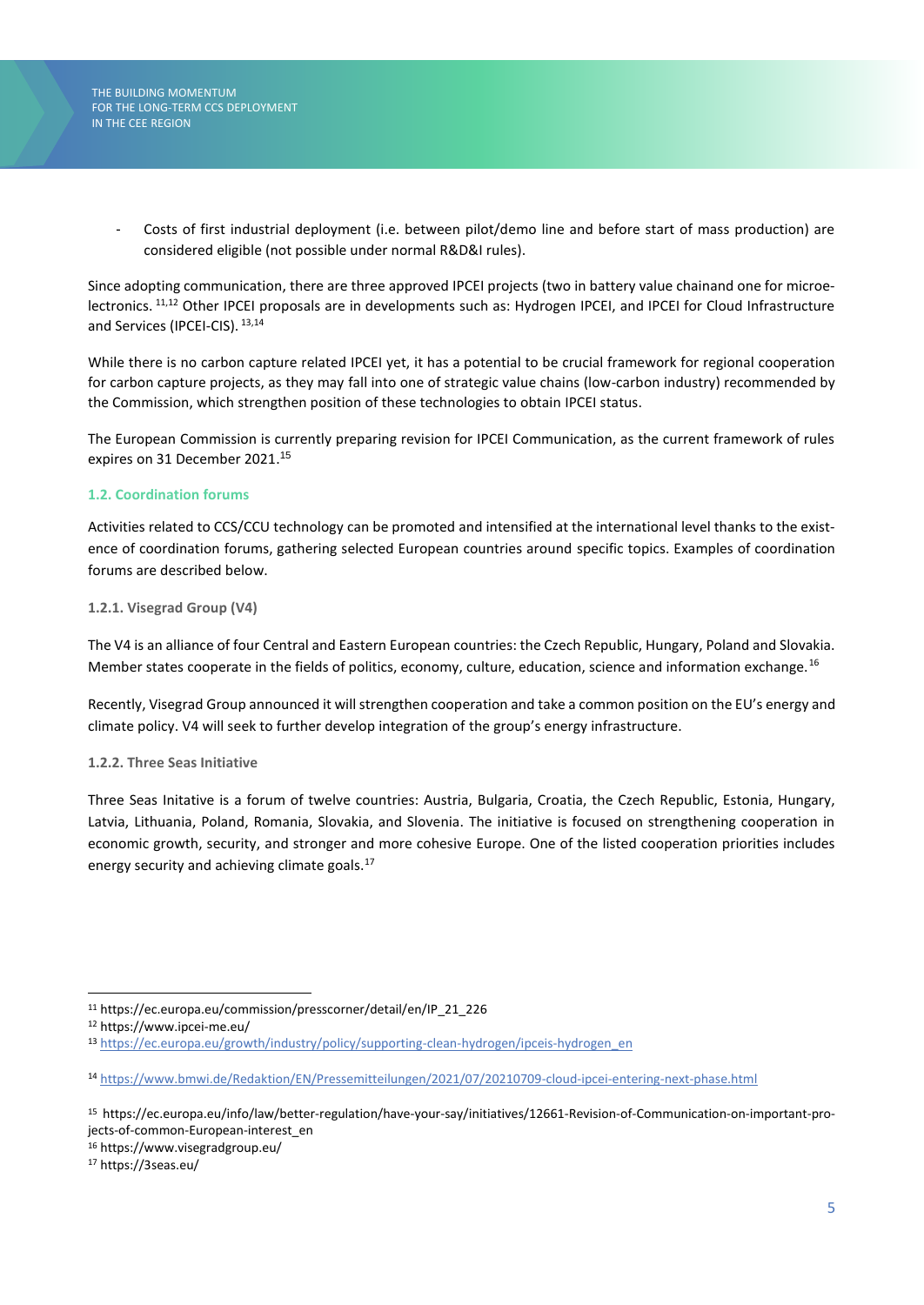#### **1.2.3. Baltic Sea Region Energy Cooperation (BASREC)**

Baltic Sea Region Energy Cooperation was created in 1998 by the ministers of energy of the Baltic region and the European Commission. In 2015 the format of BASREC was revised so that meetings are not held on a regular basis; however, any group member can take the initiative and propose a meeting on energy issues of common interest.<sup>18</sup>

One of the BASREC's initiatives focuses on CCS: BASRECCS.<sup>19</sup> The objective of BASRECCS is primarily to facilitate regional collaboration and joint research, pilot and demonstration projects. Currently, in 2020-2022, a project is being realized within this format by, among others, Tallinn University of Technology and Polish Geological Institute. The project's overall aim is to strengthen networking on tackling climate change through technology such as CCU/CCS in the Baltic Sea Region between authorities, companies, universities and experts in order to facilitate deployment of a large-scale CCUS project.

#### **1.2.4. The European Network of Excellence on the geological storage of CO<sup>2</sup> (CO2GeoNet)**

The European Network of Excellence on the geological storage of  $CO<sub>2</sub>$  (CO<sub>2</sub>[GeoNet\)](http://www.co2geonet.com/home/) is the European scientific body on CO<sup>2</sup> geological storage, currently comprising 26 research institutes from 20 European countries, including 5 geological institutes and universities from Czech Republic, Estonia, Croatia, Romania and Slovenia. It offers an expert perspective on CO<sup>2</sup> geological storage, provides an open forum for exchange and discussion with all interested parties and supports the capacity-building required for the full-scale deployment of CO<sub>2</sub> geological storage, for example by holding webinars; joint research is also encompassed by the activities of CO<sub>2</sub>GeoNet. Therefore, this organisation might have a valuable role to play in enabling the efficient and safe geological storage of  $CO<sub>2</sub>$  in the region.<sup>20</sup>

#### **1.2.5. The European Network for Research in Geo-Energy (ENeRG)**

ENeRG promotes the cooperation between European research and development (R&D) organisations whose main interest is to conduct basic or applied research or technological development in the field of sustainable use of the underground for the energy transition. Recently, the focus of the Network is therefore also on CO<sub>2</sub> geological storage. ENeRG comprises 26 members from 19 countries, including 12 research institutes and universities from Croatia, Czech Republic, Estonia, Lithuania, Poland, Romania, Slovenia and Ukraine. The organisation might serve as a platform for matching opportunities and requirements for new R&D projects and disseminating geo-energy research results in the region.<sup>21</sup>

#### **1.3. Funding instruments for research projects**

#### **1.3.1. EEA and Norway Grants**

EEA and Norway Grants consist of two schemes: EEA Grants, funded by Iceland, Liechtenstein and Norway, and Norway Grants, supported solely by Norway.<sup>22</sup> Both grants are dedicated to diminishing social and economic disparities and enhancing cooperation between funding countries and the 15 beneficiary countries in Europe (for EEA Grants: Bulgaria, Croatia, Czech Republic, Cyprus, Estonia, Greece, Hungary, Latvia, Lithuania, Malta, Poland, Portugal, Romania, Slovakia and Slovenia; for Norway Grants - the same, excluding Greece and Portugal). During the 2014-2021 funding period, the

<sup>18</sup> http://basrec.net/

<sup>19</sup> BASRECCS. https://bcforum.net/index.php

<sup>20</sup> http://www.co2geonet.com/home/

<sup>21</sup> https://energnet.eu/about-energnet/

<sup>22</sup> https://eeagrants.org/about-us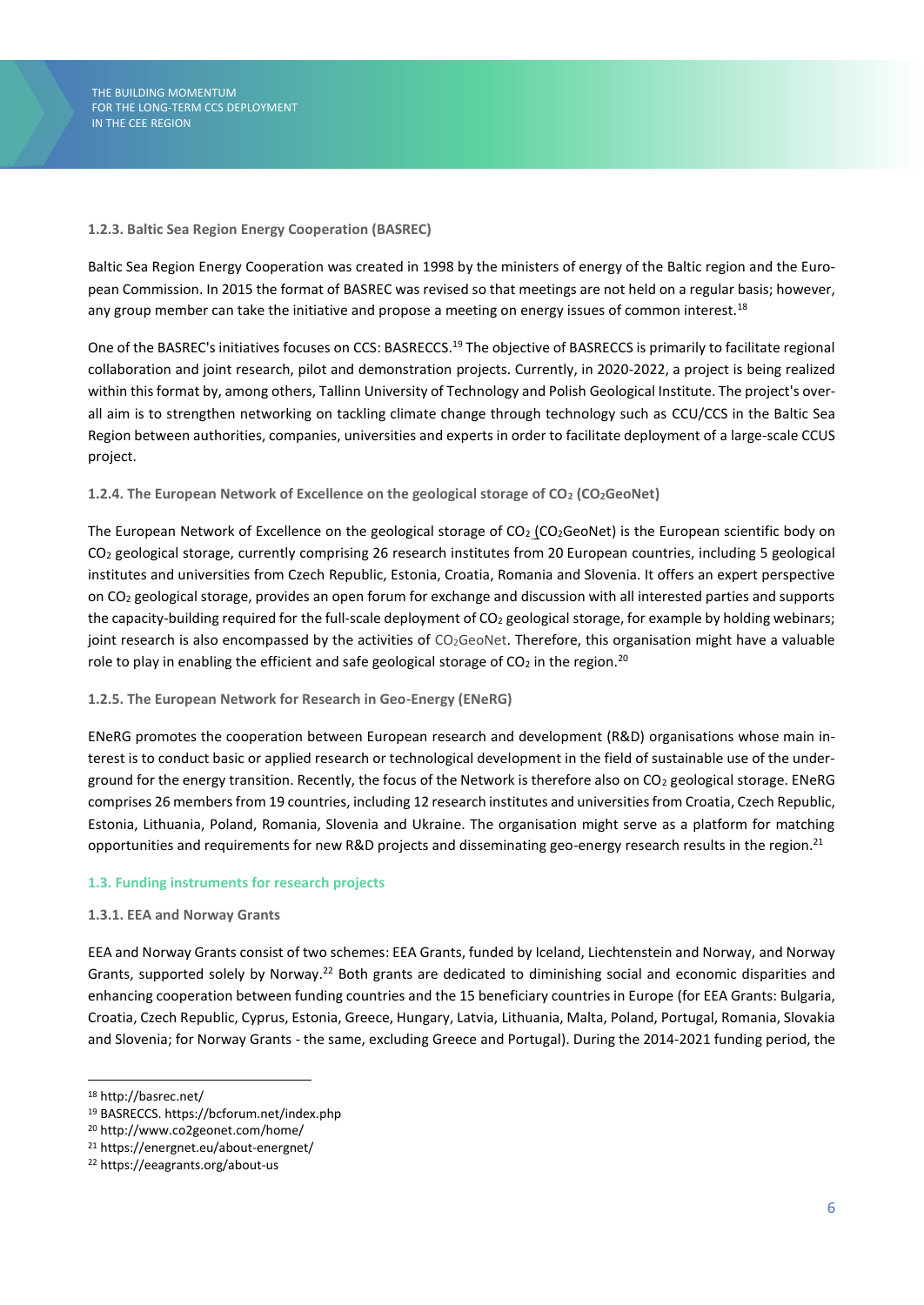EEA Grants amount to €1.5 billion and Norway Grants to €1.3 billion.<sup>23</sup> One of the areas covered by EEA and Norway Grants is CCS, under which R&D and implementation activities are supported. Some examples are the POLNOR CCS 2019 call for projects (Poland), where six applications were selected for a total co-financing amount of over  $\epsilon$ 11.7 million.<sup>24</sup> Another example is research projects on phase behaviour in CCS systems in the Czech Republic, with €526,302 support from Norway Grants.

#### **1.3.2. INTERREG**

INTERREG, with a budget of €10.1 billion funded by the European Regional Development Fund, offers a number of programmes supporting cross-borderand interregional cooperation both within and beyond the European Union in several areas such as health, environment, research, sustainable energy or transport.<sup>25</sup> Under the low-carbon economy topic, several projects related to CCS/CCU technologies are being conducted, such as 'Supporting the clean energy transition of coal-intensive regions' (covering Bulgaria, Romania, Greece, Slovakia, Austria, Poland, Portugal, Germany and Denmark) with a study visit in Lusatia and Cottbus coal-mining regions in Germany on the potential of 'cleaner coal' and CCS technologies.<sup>26</sup>

#### **1.3.3. Horizon Europe (predecessor: Horizon 2020)**

Horizon Europe is the Research and Innovation programme within EU's long-term Multiannual Financial Framework (MFF), with a budget of €95.5 billion for 2021-2027 to be spent on projects conducted by all types of organizations from EU member states.<sup>27</sup> The main aim of Horizon Europe is to tackle climate change by facilitating green and digital transition, strengthening resilience and crisis preparedness as well as increase the competitiveness of Europe.<sup>28</sup> In 2014-2020 funding period, the predecessor of Horizon Europe (Horizon 2020), supported 17 projects in the "Carbon Capture & Storage, Power Plants area", of which in 8 projects involved at least one country from the CEE region.<sup>29</sup>

# **2. Regional cooperation overview**

# **2.1. International research projects**

Cooperation between partner countries in terms of CCU/CCS projects has been limited to international research projects so far. Summary of selected international research projects realized in cooperation of partners from the region has been presented in Table 1.

<sup>23</sup> EEA Grants[. https://eeagrants.org/about-us](https://eeagrants.org/about-us)

<sup>24</sup> Politechnika Wrocławska, *Międzynarodowe projekty naszych naukowców z dofinansowaniem NCBR.* [https://pwr.edu.pl/uczel](https://pwr.edu.pl/uczelnia/aktualnosci/miedzynarodowe-projekty-naszych-naukowcow-z-dofinansowaniem-ncbr-11557.html)[nia/aktualnosci/miedzynarodowe-projekty-naszych-naukowcow-z-dofinansowaniem-ncbr-11557.html](https://pwr.edu.pl/uczelnia/aktualnosci/miedzynarodowe-projekty-naszych-naukowcow-z-dofinansowaniem-ncbr-11557.html)

<sup>25</sup> https://interreg.eu/

<sup>26</sup> https://www.interregeurope.eu/decarb/

<sup>27</sup> https://www.horizon-eu.eu/

<sup>28</sup> Horizon Europe.<https://www.horizon-eu.eu/>

<sup>29</sup> European Commission, *H2020 projects in the "Carbon Capture & Storage, Power Plants" field*[. https://ec.europa.eu/inea/en/hori](https://ec.europa.eu/inea/en/horizon-2020/h2020-energy/projects-by-field/875?page=1)[zon-2020/h2020-energy/projects-by-field/875?page=1](https://ec.europa.eu/inea/en/horizon-2020/h2020-energy/projects-by-field/875?page=1)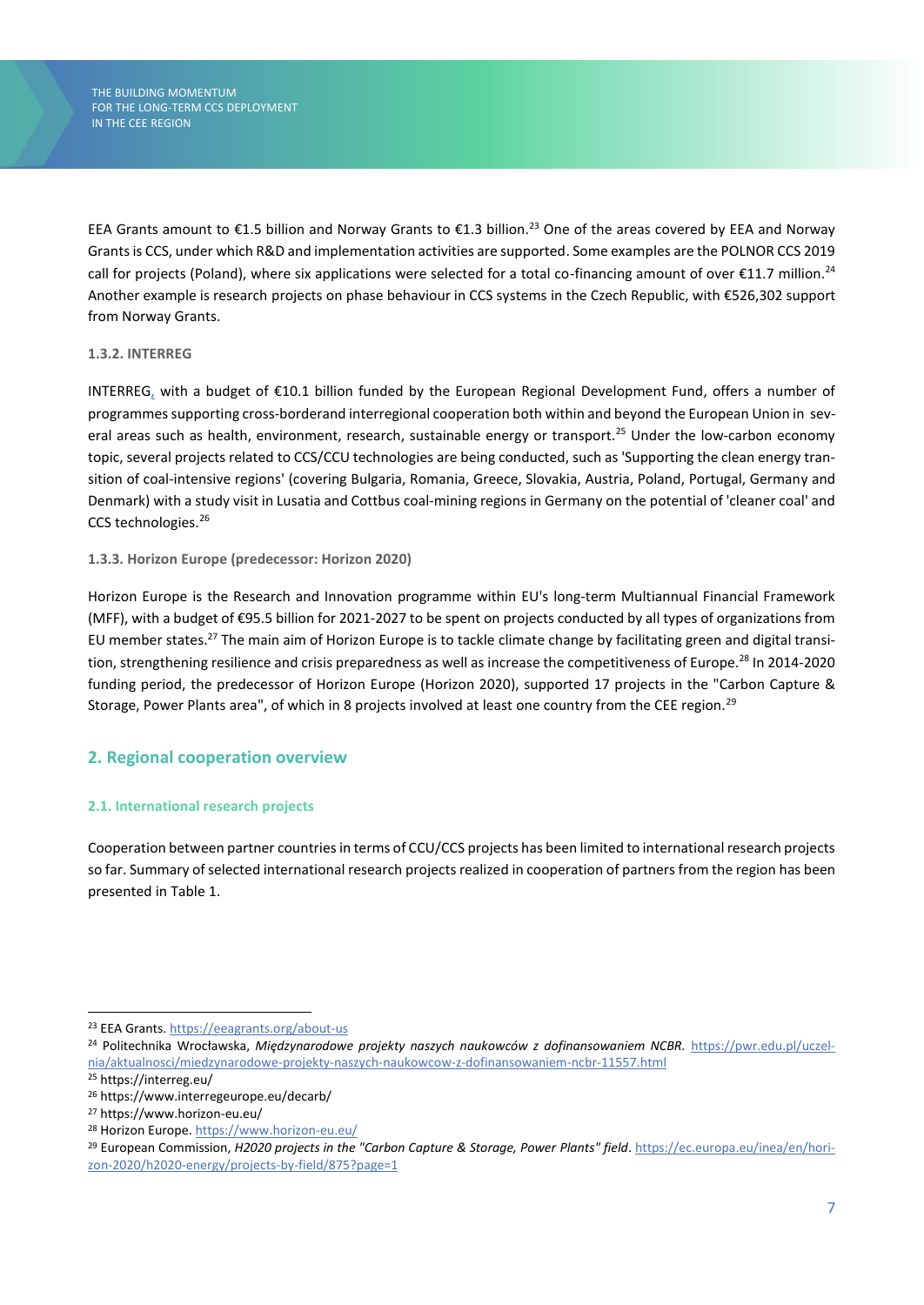### **TABLE 1. SUMMARY OF SELECTED INTERNATIONAL RESEARCH PROJECTS REALIZED IN COOPERATION OF PARTNERS FROM THE REGION (SOURCE: CORDIS AND RFCS – RESE-ARCH FUND FOR COAL AND STEEL DATABASES, NORWAY GRANTS)**

|                                                                                                                                                                               | <b>Project focus</b>         | <b>Timeframe</b> | Countries from the region involved in the project |     |           |           |     |           |           |             |           |           |           |
|-------------------------------------------------------------------------------------------------------------------------------------------------------------------------------|------------------------------|------------------|---------------------------------------------------|-----|-----------|-----------|-----|-----------|-----------|-------------|-----------|-----------|-----------|
| <b>Project name</b>                                                                                                                                                           |                              |                  | <b>CZ</b>                                         | EE  | <b>HR</b> | <b>HU</b> | LT. | LV        | <b>PL</b> | <b>RO</b>   | <b>SI</b> | <b>SK</b> | <b>UA</b> |
| Assessing European capacity for geological storage of carbon dioxide (EU GEO-<br><b>CAPACITY)</b>                                                                             | Storage                      | 2006-2008        | $+$                                               | $+$ | $+$       | $+$       |     | $+$       | $+$       | $\ddotmark$ | $\ddot{}$ |           |           |
| Monitoring and verification of $CO2$ storage and ECBM in Poland (MOVECBM)                                                                                                     | Storage                      | 2006-2008        |                                                   |     |           |           |     |           | $+$       |             | $+$       |           |           |
| Towards a transport infrastructure for large-scale CCS in Europe (CO2EURO-<br>PIPE)                                                                                           | Transport                    | 2009-2011        | $+$                                               |     |           |           |     |           | $+$       |             |           |           |           |
| Pan-European coordination action on CO <sub>2</sub> Geological Storage (CGS EUROPE)                                                                                           | Storage                      | 2010-2013        | $+$                                               | $+$ | $+$       | $+$       | $+$ | $+$       | $+$       | $+$         | $+$       |           |           |
| Novel algae-based solution for CO <sub>2</sub> capture and biomass production (ALGADISK)                                                                                      | Capture                      | 2012-2014        |                                                   |     |           | $+$       |     |           |           |             |           |           |           |
| Technology Options for Coupled Underground Coal Gasification and CO <sub>2</sub> Cap-<br>ture and Storage (TOPS)                                                              | Capture and uti-<br>lization | 2013-2017        |                                                   |     |           |           |     |           | $\ddot{}$ |             | $+$       |           |           |
| Enabling Onshore CO <sub>2</sub> Storage in Europe (ENOS)                                                                                                                     | Storage                      | 2016-2020        | $+$                                               |     |           |           |     |           |           |             |           | $+$       |           |
| From residual steel gasses to methanol (FReSMe)                                                                                                                               | <b>Utilization</b>           | 2016-2021        |                                                   |     |           |           |     |           |           | $+$         | $+$       |           |           |
| Innovative management of Coal by-Products leading also to $CO2$ emissions re-<br>duction (COALBYPRO)                                                                          | Capture and<br>storage       | 2017-2020        | $+$                                               |     |           |           |     |           | $+$       |             |           |           |           |
| Unconventional MEthane Production from Deep European Coal Seams through<br>combined Coal Bed Methane (CBM) and Underground Coal GAsification (UCG)<br>technologies (MEGAPlus) | Storage                      | 2018-2021        | $\ddot{}$                                         |     |           |           |     |           | $\ddot{}$ |             |           |           |           |
| Strategic planning of regions and territories in Europe for low-carbon energy<br>and industry through CCUS (STRATEGY CCUS)                                                    | Multiple                     | 2019-2022        |                                                   |     | $+$       |           |     |           | $\ddot{}$ | $+$         |           |           |           |
| Biomass gasification with negative carbon emission through innovative CO <sub>2</sub> cap-<br>ture and utilisation and integration with energy storage (BIOMASS-CCU)          | Capture and uti-<br>lization | 2019-2022        |                                                   |     |           | $+$       |     |           | $+$       |             |           |           |           |
| Building momentum for the long-term CCS deployment in the CEE region<br>(CCS4CEE)                                                                                             | Multiple                     | 2020-2023        | $+$                                               | $+$ |           | $+$       |     | $\ddot{}$ | $\ddot{}$ |             | $\ddot{}$ |           |           |

CZ – Czech Republic, EE – Estonia, HR – Croatia, HU – Hungary, LT – Lithuania, LV – Latvia, RO – Romania, SI – Slovenia, SK – Slovakia, UA – Ukraine; "+" – at least one entity from a given country took/takes part in the project; blank space – no entity from a given country took/takes part in the project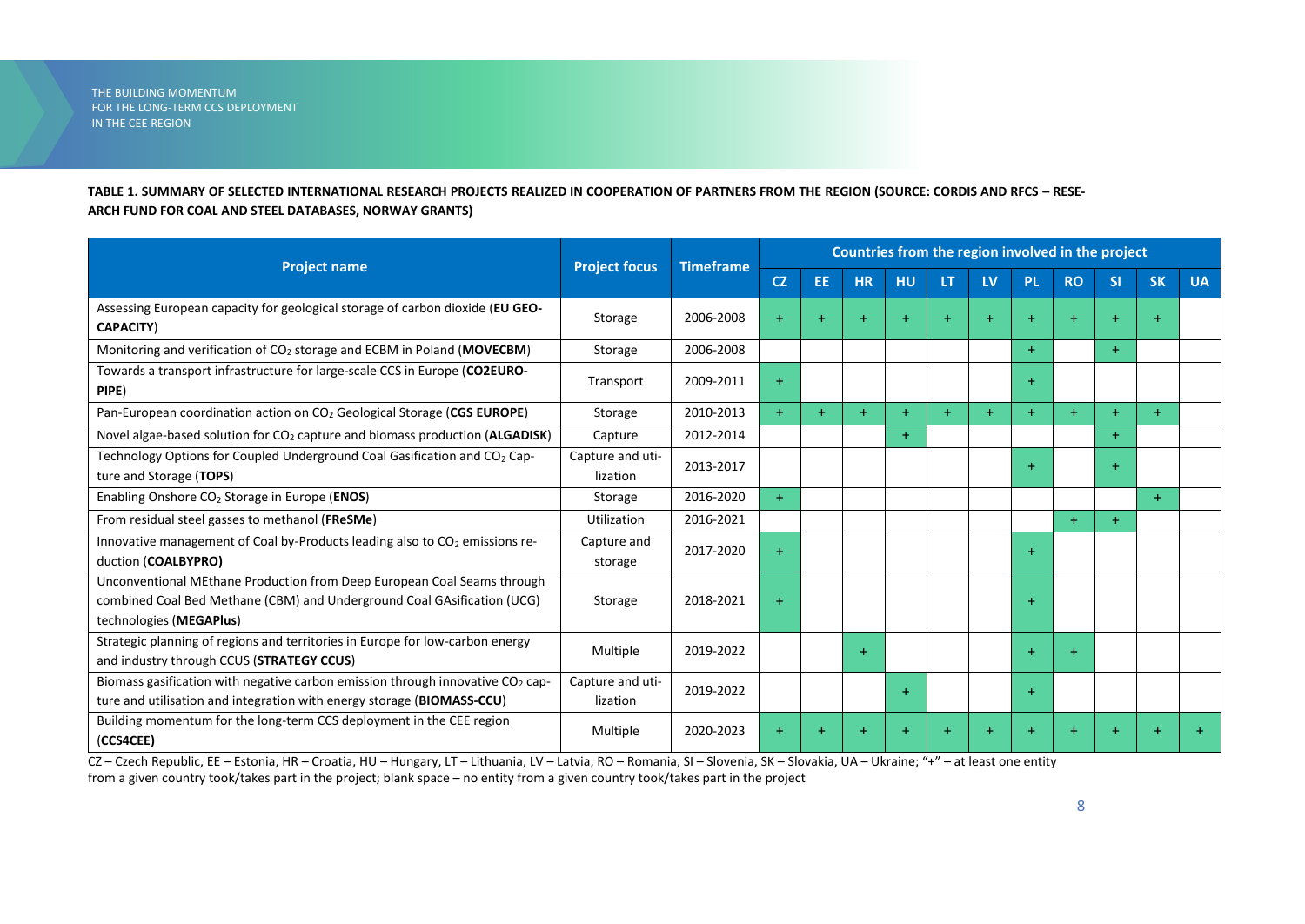In all of the projects listed above CEE countries were part of bigger, international consortia, usually involving many partners (both European and non-European), whose cooperation is not necessarily very close, and where the contribution of the involved entities from the CEE region is not always significant: none of the projects realized within the Community Research and Development Information Service (CORDIS) was coordinated by a CEE country. Moreover, some projects, like EU GEOCAPACITY, required partners to submit only a self-prepared report on the country's potential for CO<sub>2</sub> storage. Therefore, in most cases the cooperation between CEE countries is a result of the EU or European coverage of the international projects, rather than a specific focus on joint research work in the CEE region.

However, the overall impact of these research projects for building regional potential for cooperation is significant. For example, the projects like EU GEOCAPACITY and CGS EUROPE to some extent established the cooperation of geological institutes from CEE. Three projects, however, are of particular importance: ENOS, CGS EUROPE and CO2EUROPIPE. When it comes to CGS Europe, the project aimed to create a durable network of research capacity on CO<sub>2</sub> storage in Europe and involved, among others, 8 geological research institutes and 2 universities from Czech Republic, Estonia, Croatia, Hungary, Poland, Lithuania, Latvia, Romania, Slovenia, Slovakia and Ukraine. Within the ENOS project, the Vienna Basin has been investigated as a potential transborder underground carbon storage site for Czech Republic, Slovakia and Austria; it was concluded that oil fields located in the basin could be considered for CO<sub>2</sub>-driven enhanced oil recovery (CO<sub>2</sub>-EOR), combined with subsequent CO<sub>2</sub> geological storage.<sup>30</sup> The last project, CO<sub>2</sub>EUROPIPE, resulted in a study on a potential regional CO<sub>2</sub> pipeline network encompassing Central and Eastern Europe.<sup>31</sup> In Figure 2, the potential transportation routes are presented for the reference scenario, where storage takes place both onshore and offshore. Overall, the study indicates that onshore CO<sub>2</sub> storage as well as international cooperation is essential to ensure efficient CCS transport infrastructure thorough Europe. 32

<sup>30</sup> Mikunda T. et al., *Report: Towards a strategic development plan for CO2-EOR in the Vienna Basin* [\(https://ec.europa.eu/re](https://ec.europa.eu/research/participants/documents/downloadPublic?documentIds=080166e5cdb30e62&appId=PPGMS)[search/participants/documents/downloadPublic?documentIds=080166e5cdb30e62&appId=PPGMS\)](https://ec.europa.eu/research/participants/documents/downloadPublic?documentIds=080166e5cdb30e62&appId=PPGMS).

<sup>31</sup> EU CO2Europipe Consortium 2009-2011. *Report: Development of a large-scale CO<sup>2</sup> transport infrastructure in Europe: matching captured volumes and storage availability* (Microsoft Word - D2 2 1 - [CO2Europipe Report CCS infrastructure\\_20110415.doc\)](http://www.co2europipe.eu/Publications/D2.2.1%20-%20CO2Europipe%20Report%20CCS%20infrastructure.pdf). <sup>32</sup> Ibidem.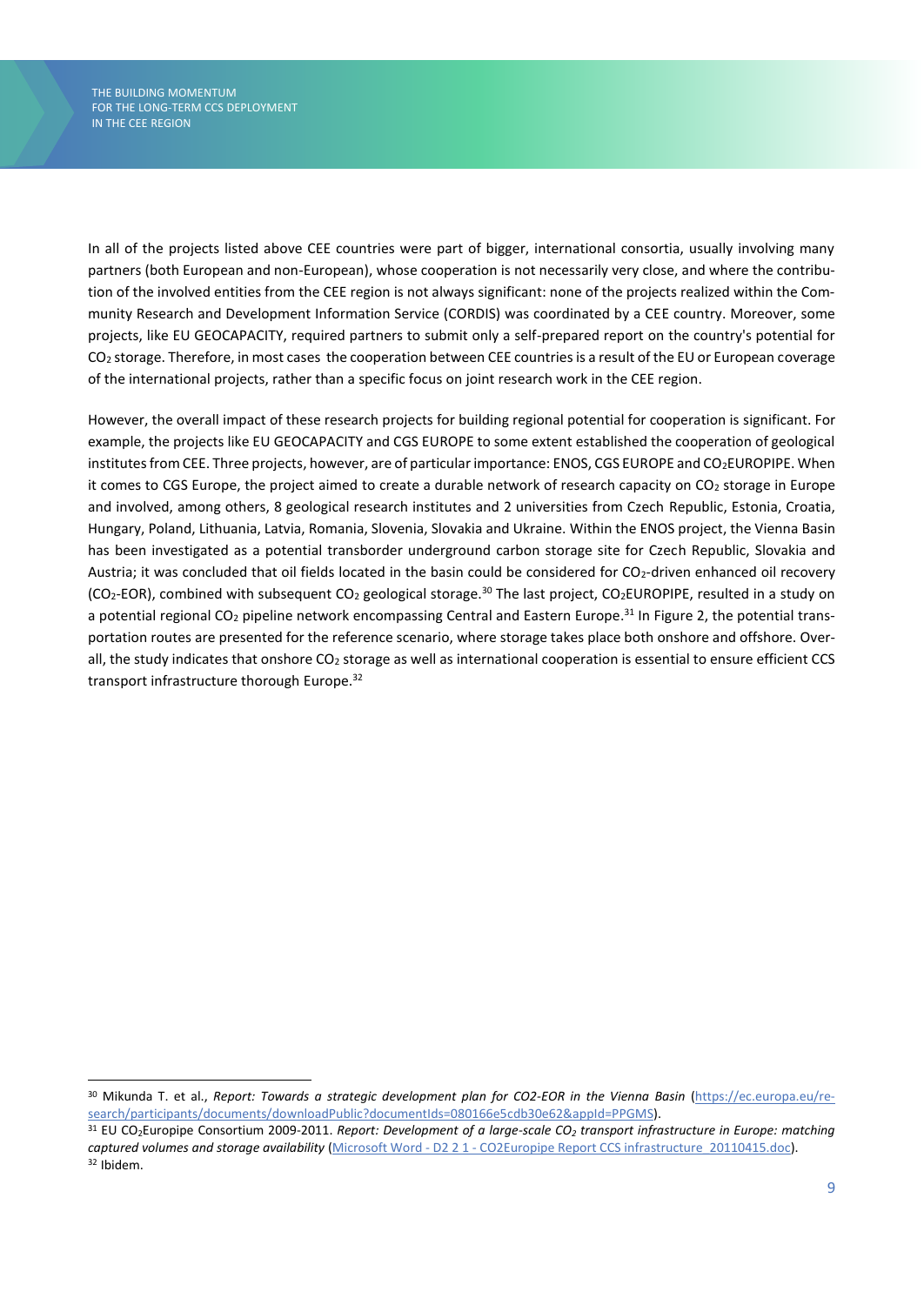#### **FIGURE 2. CO<sup>2</sup> TRANSPORTATION ROUTES FOR THE REFERENCE SCENARIO – CO2EUROPIPE PROJECT**



Source: EU CO2Europipe Consortium 2009-2011, *Report: Development of a large-scale CO<sup>2</sup> transport infrastructure in Europe: matching captured volumes and storage availability*

For projects realized within CORDIS<sup>33</sup> and Research Fund for Coal and Steel (RFCS)<sup>34</sup> (see Table 1), leading partner countries from the region are Poland and Czech Republic. Entities from these countries are experienced in joint, specific research on technologies of CCS (e.g. COALBYPRO and MEGAplus projects). For this reason, their future cooperation in this field is promising. A node of this cooperation could be the Central Mining Institute (GIG - Główny Instytut Górnictwa), who took part in 5 out 13 projects listed in the Table 1 and even coordinated one project (MEGAPlus). There are also examples of less formal scientific cooperation between Baltic states conducted. Researchers from Lithuania, Latvia and Estonia have been collaborating on several papers on geological storage potential, economic feasibility and the operation of the CCS system as a whole in the Baltic region. 35,36

<sup>33</sup> European Commission's primary source of results from the projects funded by the EU's framework programmes for research and innovation (FP1 to Horizon 2020). https://cordis.europa.eu/en

<sup>34</sup> EU funding programme supporting research projects in the coal and steel sectors. The RFCS has its own legal basis and stands outside the Multiannual Financial Framework. https://ec.europa.eu/info/research-and-innovation/funding/funding-opportunities/funding-programmes-and-open-calls/research-fund-coal-and-steel-rfcs\_en

<sup>35</sup> Shogenova A. et al. (2014), *Implementation of the EU CCS Directive in Europe: Results and Development in 2013, Energy Procedia*, Volume 63, p. 6662-6670.

<sup>36</sup> Gusca J. and Blumberga D. (2011), *Simplified dynamic life cycle assessment model of CO<sup>2</sup> compression, transportation and injection phase within carbon capture and storage,* Energy Procedia, Volume 4, p. 2526–2532.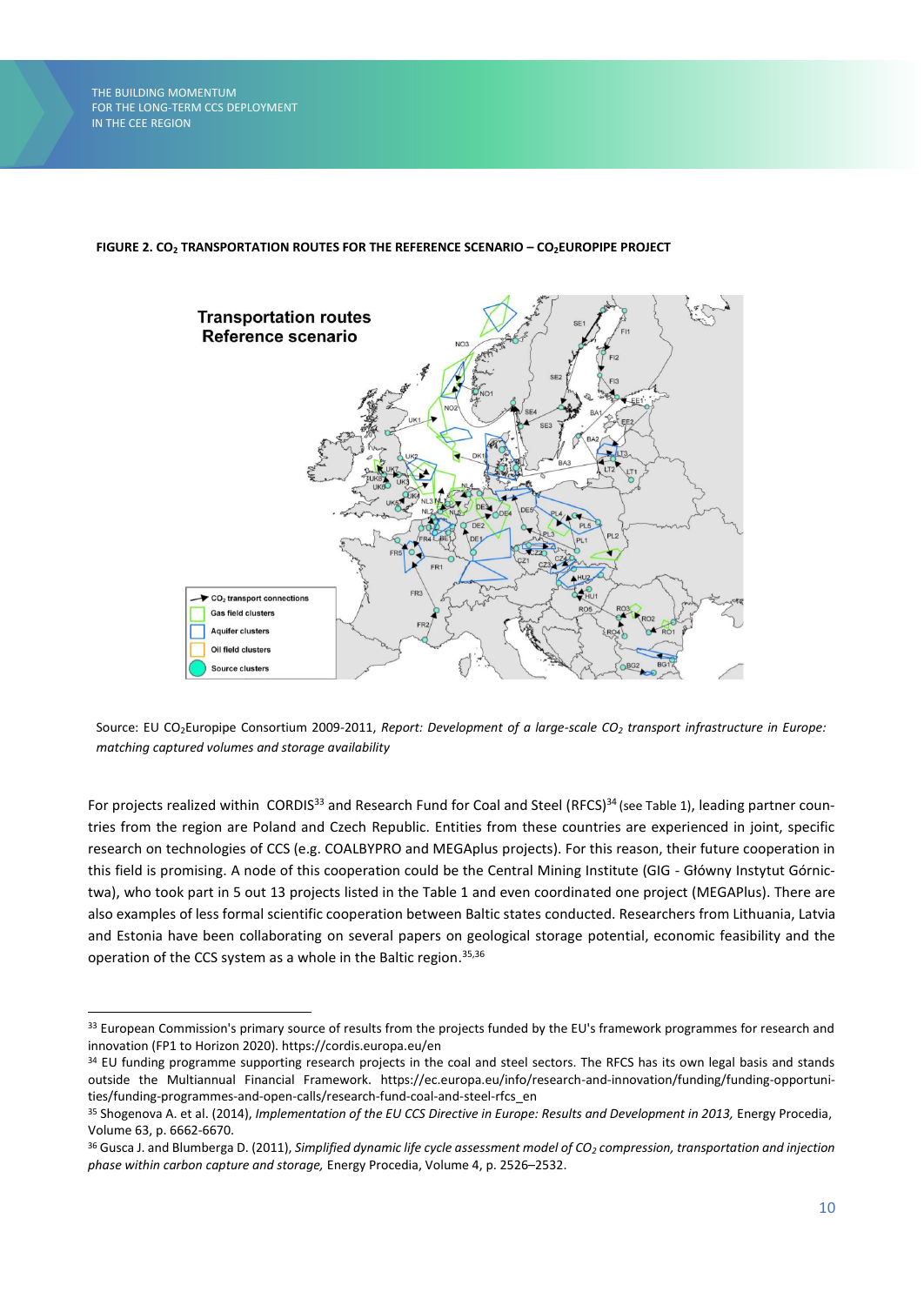#### **2.2. Intergovernmental agreements**

No intergovernmental CCU/CCS agreement between any of partner countries has been identified. However, there are intergovernmental agreements in other sectors that may apply to CCU/CCS. Several examples of intergovernmental agreements have been described in Box 2.

#### **Box 2. Examples of intergovernmental agreements in other sectors**

#### **Offshore wind energy**

On the 30th of September 2020, governments of eight Baltic Sea countries (Denmark, Estonia, Finland, Germany, Latvia, Lithuania, Poland and Sweden) signed an agreement to jointly support the development of offshore wind energy in the region. The focus of this agreement is on intensifying regional integration in terms of economics, policies, technological advancements and availability. 37

#### **Energy cooperation in the gas sector**

Within the Baltic Energy Market Interconnection Plan Initiative, governments of V4 countries (Poland, Hungary, Slovakia, Czech Republic) and other CEE states (Lithuania, Latvia, Estonia, Romania, Slovenia, Croatia) agreed to cooperate in the gas sector. The collaboration is aimed at improving energy security and expanding gas connections and infrastructure in the region. 38

Both initiatives can serve as a source of good practice for future agreements on CCS, if any will be concluded.

#### **2.3. Transborder pilot projects**

So far, no CCU/CCS transborder pilot project has been realized in the region. However, there are examples of promising transborder cooperation in the field of CCS, such as the ENOS research project which resulted in the identification of the transborder carbon storage site in the Vienna Basin on the Czech Republic-Slovakia-Austria border (for details see: International research projects). Moreover, the most significant Croatian CCS projects (i.e.: enhanced oil recovery (EOR) with the use of CO<sub>2</sub> in the Ivanić and Žutica oil fields and the planned biorefinery in Sisak (60 km from Zagreb) and iCORD CCS projects) are implemented by INA, an important oil company whose major stakeholder is MOL, another oil company from Hungary, which borders Croatia to the east. There may be closer cooperation of this entities in the future, as bioethanol produced in the biorefinery is to be distributed on the market through the commercial channels of INA and MOL Group.

<sup>37</sup> <https://www.offshorewind.biz/2020/10/01/eight-baltic-sea-countries-ink-offshore-wind-pact/> (retrieved on September 7, 2021). <sup>38</sup> European Energy Hub (n.d.). *Energy cooperation in gas sector within central and eastern Europe.* [http://www.energy](http://www.energyhub.expert/energy-cooperation-in-gas-sector-within-central-and-eastern-europe)[hub.expert/energy-cooperation-in-gas-sector-within-central-and-eastern-europe.](http://www.energyhub.expert/energy-cooperation-in-gas-sector-within-central-and-eastern-europe) Retrieved on September 2, 2021.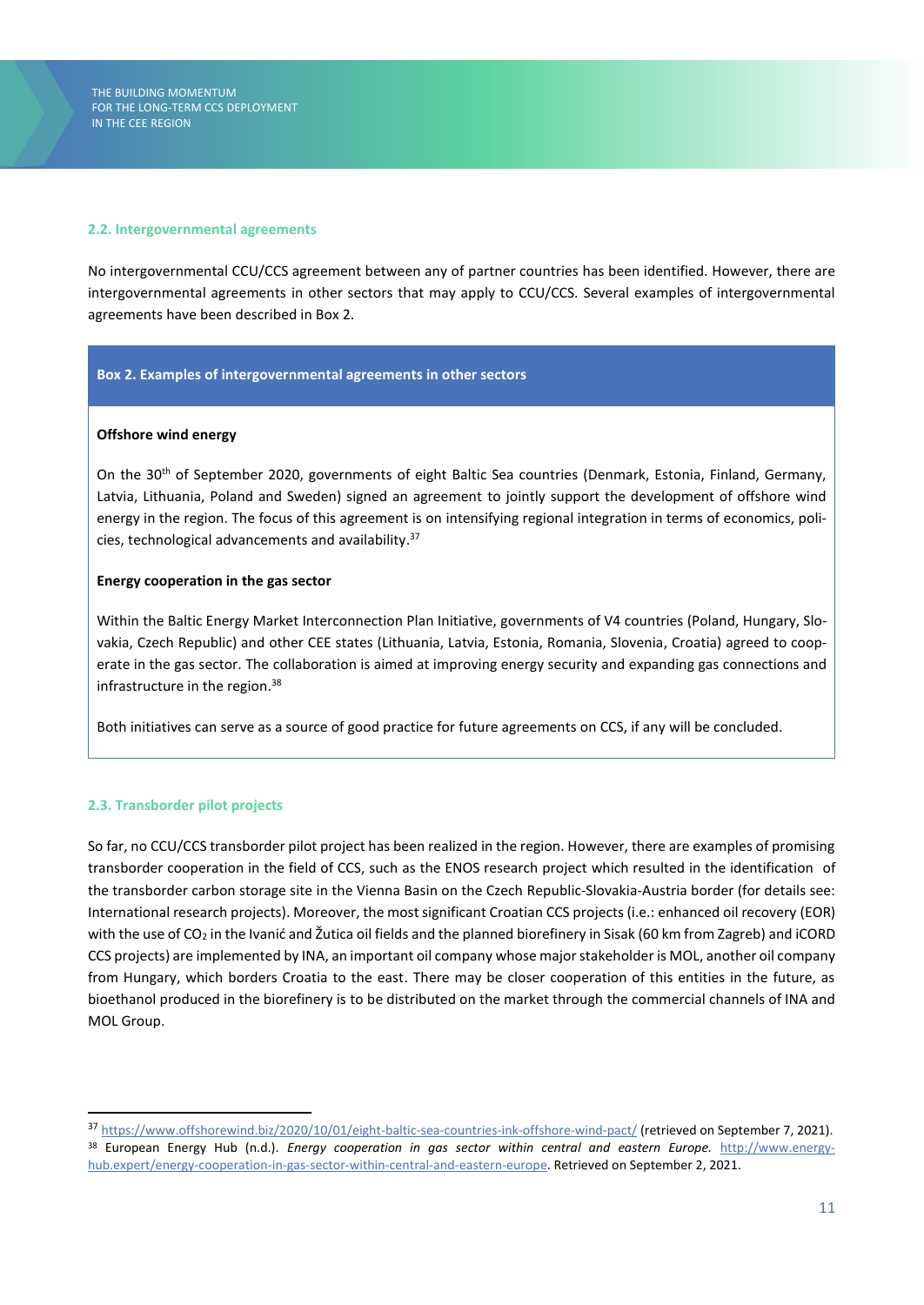# **Chapter 2. Future regional cooperation outlook**

# **1. Common challenges, barriers and risks**

In order to facilitate the deployment of CCS/CCU technologies in CEE countries, several common challenges can be addressed thanks to the synergies driven by regional cooperation. Partner countries face similar economic and emissions-related challenges, which are further explored in the summary report. Other challenges, according to many CEE experts, are: **insufficient public awareness of CCS/CCU technology, lack of CO<sup>2</sup> transport infrastructure, insufficient political will and lack of interest from the representatives of public administration**. Moreover, cross-border cooperation on CCS/CCU pilot projects, research initiatives and sectoral collaboration is low. There are no regional industrial clusters and, according to the experts, in some cases regional cooperation is dependent on the capture readiness as well as location and size of these sources.

The potential for cooperation between CEE countries in the field of CCS/CCU may be enhanced through the dissemination of research results and cross-border educational campaigns, which would increase knowledge of CCS/CCU technologies and benefits arising from their deployment. As a consequence, the topic of CCS/CCU could enter broader public debate. Currently, it seems that the most challenging problem to be addressed for CEE region will be financial and regulatory issues. Moreover, from the technical point of view, preparation of the effective CO<sub>2</sub> transport infrastructure may be a challange, as countries have varied infrastructure and storage capabilities. Nevertheless, building transborder CO<sup>2</sup> transport infrastructure and its common use could reduce both the risks and the costs of projects, which could attract new investments to the CEE region.

#### **FIGURE 3. FUTURE REGIONAL COOPERATION OUTLOOK**



*The future regional cooperation development outlook, presented in this chapter, has been divided into three parts (see Figure 3). The first one (section 1) describes common challenges, barriers and risks (red arrow) that hinder specific aspects of future regional cooperation such as R&D or sector integration projects (blue arrow, section 2). In turn, in order to address these challenges and facilitate regional cooperation, several recommendations have been formulated in section 3 (orange arrow).*

*Source: WiseEuropa*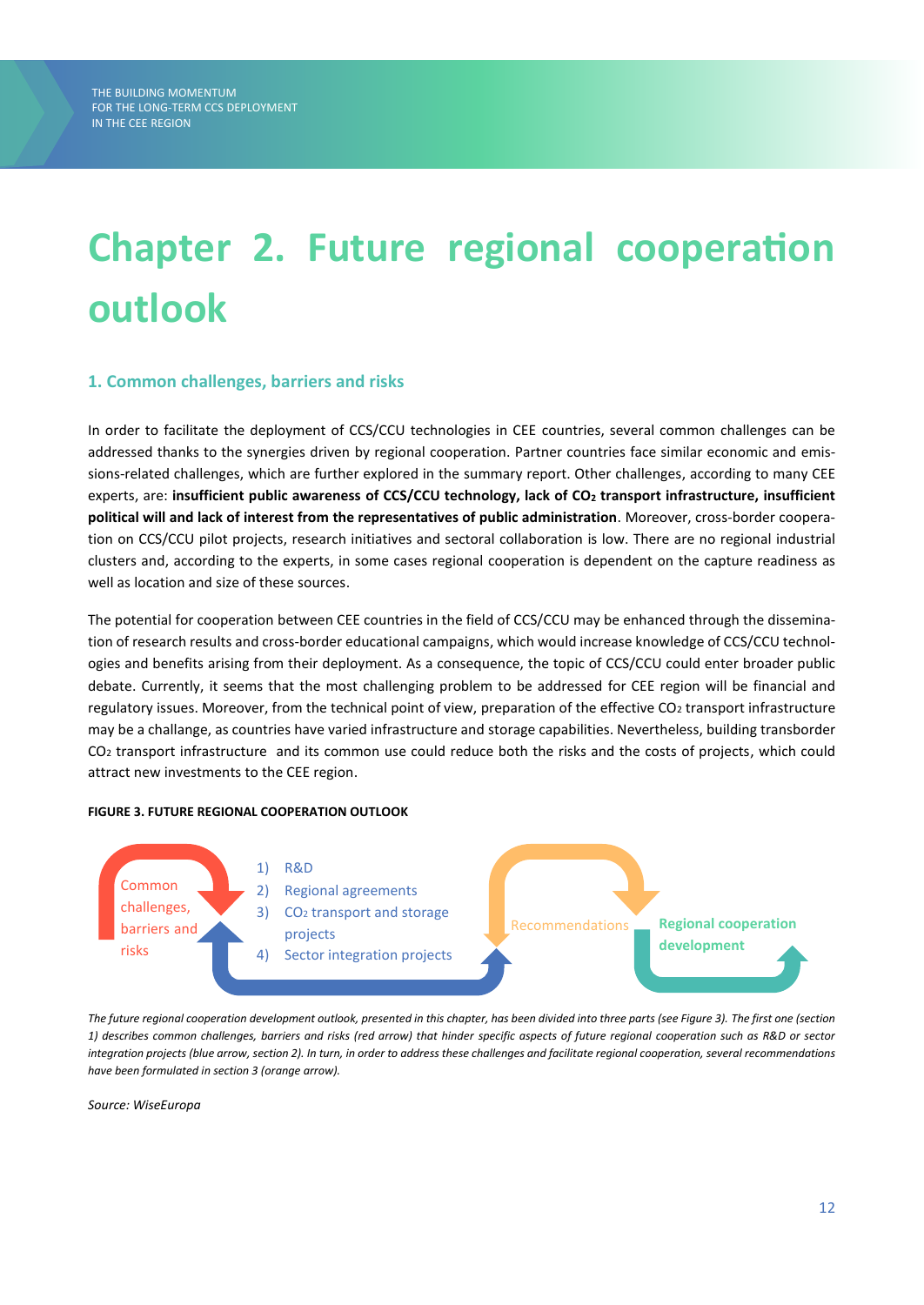Regional cooperation in terms of CCS/CCU technology may be hindered by several barriers and risks resulting from bottlenecks in the individual countries. The main barriers, identified by stakeholders from partner countries and based on available sources are:

|  | Legal constraints, i.e. lack of specific regulations allowing for CO <sub>2</sub> transport and storage in some<br>countries and insufficient coherence between national documents and EU legislation in terms of<br><b>CCS/CCU technology</b>                                                                                                                                                                                                                                                                                                        |
|--|-------------------------------------------------------------------------------------------------------------------------------------------------------------------------------------------------------------------------------------------------------------------------------------------------------------------------------------------------------------------------------------------------------------------------------------------------------------------------------------------------------------------------------------------------------|
|  | Regional cooperation will not be effective if in some countries activities related to $CO2$ transport and/or<br>storage are illegal. For example, the storage of CO2 is prohibited in Estonia and Latvia, whereas in Slo-<br>vakia the regulation implementing the Act on the Permanent Storage of Carbon Dioxide is missing. These<br>bottlenecks are also enhanced by low interest in CCS in some states and different priorities given to the<br>deployment of CCS/CCU technology (some countries do not plan to introduce CCS until around 2040). |
|  | <b>Focus on national activities</b>                                                                                                                                                                                                                                                                                                                                                                                                                                                                                                                   |
|  | Due to the low popularity and slow pace of development of the CCS/CCU technology, activities carried<br>out by countries are mainly focused on adjustments to internal conditions and capabilities rather than<br>cross-border cooperation. Furthermore, as the cost of CCS/CCU technology is high, companies are not<br>able to deploy this kind of technology alone.                                                                                                                                                                                |
|  | Limited/lack of cross-border infrastructure for CO <sub>2</sub> transportation                                                                                                                                                                                                                                                                                                                                                                                                                                                                        |
|  | Some countries face obstacles when it comes to providing $CO2$ infrastructure both for the storage and<br>transportation of CO <sub>2</sub> . A new pipeline system is costly and requires detailed planning that includes ge-<br>ological patterns of the countries.                                                                                                                                                                                                                                                                                 |
|  | <b>Insufficient storage capacity</b>                                                                                                                                                                                                                                                                                                                                                                                                                                                                                                                  |
|  | Some countries possess no or limited CO <sub>2</sub> storage capacities. Moreover, in some cases, small storage<br>sites are distant to each other, hence the aggregation into bigger storage capacities is hindered. There-<br>fore, regional cooperation in terms of $CO2$ transportation may be an only opportunity for them to deploy<br>CCS/CCU infrastructure.                                                                                                                                                                                  |
|  | Low public acceptance of CCS/CCU technology                                                                                                                                                                                                                                                                                                                                                                                                                                                                                                           |
|  | The sceptical attitude of some countries towards storage may be a bottleneck to any complex regional<br>project of capturing CO <sub>2</sub> from surrounding countries and storing it in in one of the countries (e.g.                                                                                                                                                                                                                                                                                                                               |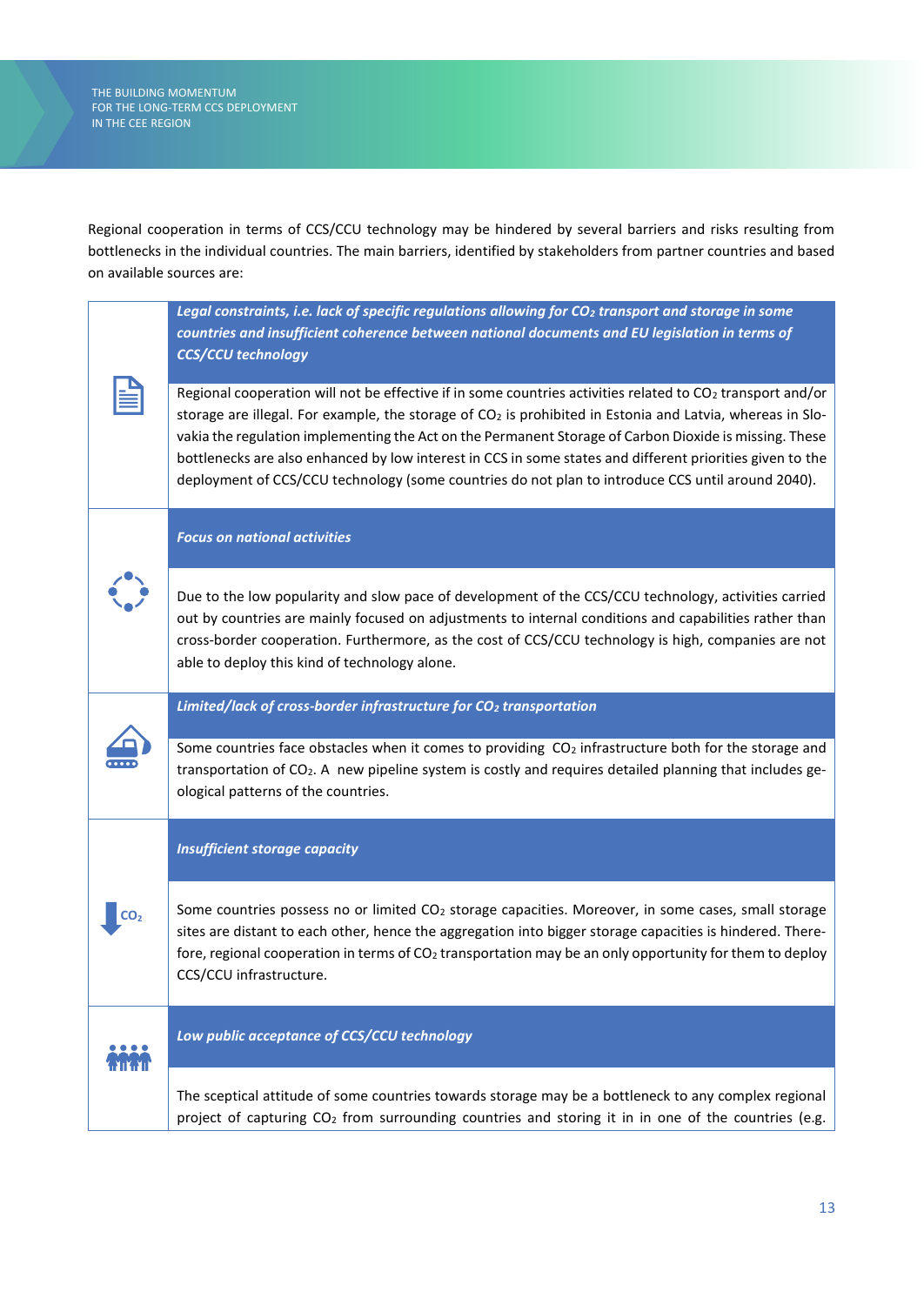

Although CEE countries face similar barriers and risks, there are key differences between states that should also be highlighted. **Poland** has a potential to become a leader in the deployment of CCS/CCU technology in the CEE region because of its geological conditions (i.e. significant storage capacity) and extensive past research experience related to its coal sector. **Estonia**, as a country near the Baltic Sea, expects significant costs of potential transportation of CO<sub>2</sub> since land transportation is considered unfeasible. **Slovakia** is characterised by many areas of the protected landscape where the deployment of CCS/CCU technology will be impossible for social and legal reasons. In **Ukraine**, despite no legislation regarding CCS/CCU, there is some potential for sectoral cross-border cooperation of gas, chemical and agricultural sectors. **Hungary** is ready to introduce CCS pilot projects, however, based on already known technologies as the R&D sector is lagging behind. For **Latvia and Lithuania**, one of the main risks is prohibition on the geological CO<sup>2</sup> storage, therefore the bigger potential seems to be in CCU technology. Nevertheless, the urgent need of establishing cross-national CCS infrastructure can be identified throughout most CEE countries. From the perspective of **Romania**, it seems that lack of government and industry involvement is the main hurdle that may influence CEE regional cooperation.<sup>41</sup>

# **2. Future regional cooperation**

The subchapter explores the possibilities of continuing already-established or starting new cooperation. It evaluates topics of **regional agreements, CO<sup>2</sup> transport and storage, R&D and sector integration projects**. It also highlights

<sup>39</sup> [https://www.ipcc.ch/site/assets/uploads/2018/03/srccs\\_summaryforpolicymakers-1.pdf](https://www.ipcc.ch/site/assets/uploads/2018/03/srccs_summaryforpolicymakers-1.pdf) an[d https://theicct.org/blog/staff/car](https://theicct.org/blog/staff/carbon-capture-storage-and-leakage)[bon-capture-storage-and-leakage](https://theicct.org/blog/staff/carbon-capture-storage-and-leakage)

<sup>40</sup> CCS4CEE country report: Czech Republic; CCS4CEE country report: Estonia

<sup>41</sup> CCS4CEE country report: Poland, Estonia, Slovakia, Ukraine, Hungary, Latvia, Lithuania, Romania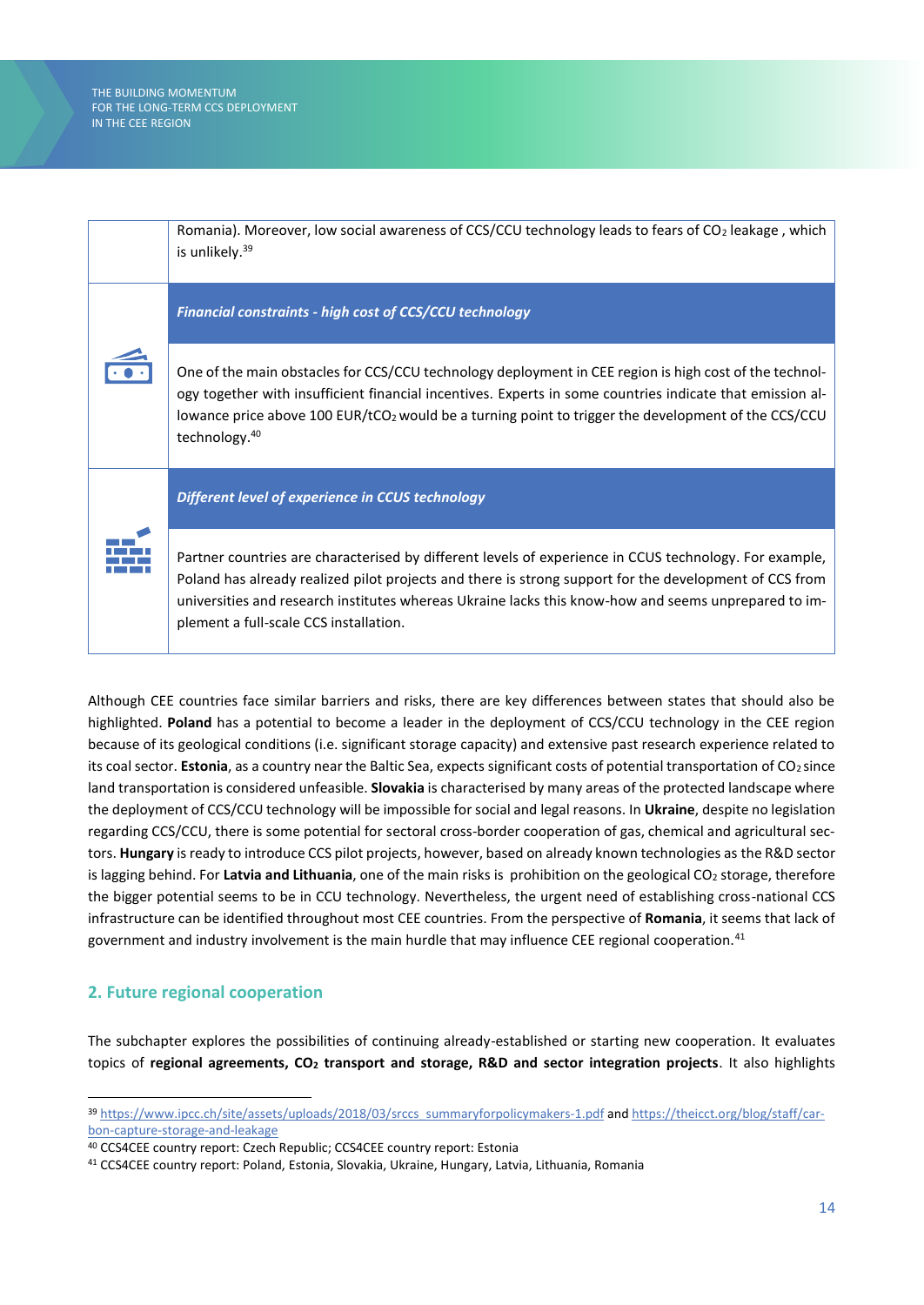possible solutions regarding cross-border cooperation such as geological storage of  $CO<sub>2</sub>$  in the Vienna Basin, Upper Silesian Basin or Upper Paleozoic Basin, which offer suitable characteristics for future international collaboration, particularly in terms of the creation of industrial clusters. This would facilitate CCS deployment and provide better coverage, reduced costs through economies of scale, and enhanced resilience.

#### **2.1. Research and development**

**Research and development projects are crucial for the CCS deployment in the CEE countries, as they facilitate regional cooperation helping to achieve scientific and technological leadership.** Hence, R&D projects can provide information on CCS technologies and its role in reducing greenhouse gas (GHG) emissions from the use of fossil fuels, and to achieve longer-term technological breakthroughs. So far, the regional collaboration regarding R&D projects for CCS exists, but its full potential is not completely achieved and some of the CCS researchers see the need to improve regulatory framework and solve technology issues such as to develop specific CO<sub>2</sub> capture devices, CO<sub>2</sub> cleaning technologies.<sup>42</sup>

It is crucial to faciliate R&D projects with a focus on CEE countries in line with enhancing the quality of scientific outputs, establishing new public-private partnerships, boosting innovation and finally facilitating CCS deployment in the region.

#### **2.2. Regional agreements**

As currently there are no regional agreements for CCS technologies, it is recommended to establish new cross-border cooperation and to set mutual agreements supporting CCS investments. Regional international agreements could define the methods and means by which national regulations should be changed, in order to harmonize regulations in each CEE country (if there are any legal obstacles to transborder CCS projects) and to fine-tune the details regarding  $CO<sub>2</sub>$ transport and storage on a regional scale.<sup>43</sup> It is also beneficial to follow good practices from other sectors, such as regional agreements regarding offshore wind energy or gas infrastructure (for details see chapter 1, subchapter 2.2).

#### **2.3. CO<sup>2</sup> transport and storage projects**

In CEE there is some potential for transborder carbon transport and storage clusters. The most promising location for them could be the Vienna Basin on the Czech Republic-Slovakia-Austria border (see Figure 4 and for details section 2.1.). However, the development of these clusters may be challenging, because, for example, the area close to the Czech LBr-1 oil field, a potential CO<sup>2</sup> storage site in Vienna Basin (located in an oil field cluster CZ III. on the map (Figure 5) below),

<sup>42</sup> CCS4CEE country report: Estonia

<sup>43 1)</sup> Ukraine, a non-EU country, has not transposed the directive; moreover, there is no framework legislation on carbon capture and storage, carbon trading, technological and geological qualities of carbon capture equipment, carbon well safety etc. at all. 2) Harmonization might be needed in the Vienna Basin, since underground  $CO<sub>2</sub>$  storage is, in principle, forbidden in Austria (the Directive doesn't force member states to allow for geological storage). 3) Directive sets out general provisions on CCS, regulations in particular countries can be different in details. 4) It is not clear who is responsible for the monitoring of transborder carbon storage sites, the entity from which of the neighbouring countries grants consession for carbon storage in a transboundary storage site, etc. 5) The Directive states that: "In cases of transboundary transport of  $CO<sub>2</sub>$ , transboundary storage sites or transboundary storage complexes, the competent authorities of the Member States concerned shall jointly meet the requirements of this Directive and of other relevant Community legislation" (article 24)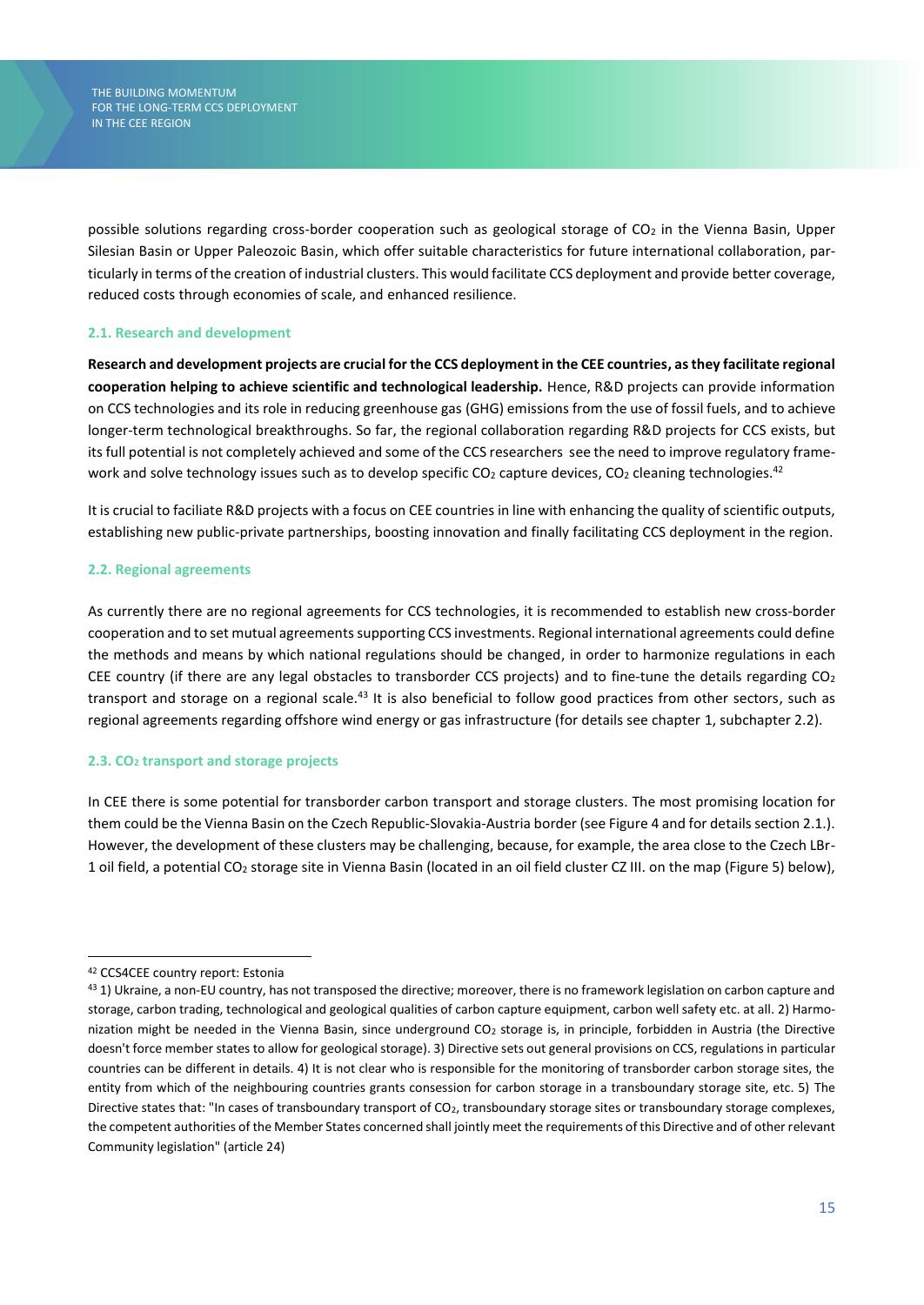is "excluded from the areas where carbon storage is permitted" according to Slovakian legislation. <sup>44</sup> This may affect the exploitation potential of a transborder storage site in LBr-1 by Slovakia.

Given the geological potential of the coalfields in the Upper Silesian Basin(limited, but still up to ca. 150 million tonnes of estimated capacity for CO<sub>2</sub> storage)<sup>45</sup> on the Poland-Czech Republic border, they may also become carbon storage sites for industrial and power plants located in Třinec (Czech Republic), e.g. a Třinec Iron and Steel Works, which produces about half of all the steel produced in the Czech Republic (roughly 2.5 million tons annually<sup>46</sup>).<sup>47</sup> Moreover, initial studies on the transborder pipeline connecting these and other Czech Republic plants with Lutomiersk/Budziszewice/Kutno saline aquifers in central Poland have been already conducted.<sup>48</sup>

**FIGURE 4. LOCATIONS OF THE SELECTED CO<sup>2</sup> SOURCES (THE CZECH HEIDELBERGCEMENT PLANT, THE OMV REFINERY AND THE LAFARGE CEMENT PLANT IN AUSTRIA), AS WELL AS THE OIL FIELDS CLUSTERS IN THE VIENNA BASIN. GREEN LINES DEPICT THE POTENTIAL INDICATIVE PIPELINES**



*Source:* Mikunda T. et al., *Report: Towards a strategic development plan for CO2-EOR in the Vienna Basin*

<sup>44</sup> CCS4CEE country report: Slovakia. The Czechian assessment does not elaborate on the legal possibility of carbon storage in LBr-1 site.

<sup>45</sup> CCS4CEE country report: Poland; CCS4CEE country report: Czech Republic.

<sup>46</sup> Třinecké železárny. 2020 annual report [\(https://www.trz.cz/upload/1/files/TZ\\_AR\\_2020.pdf\)](https://www.trz.cz/upload/1/files/TZ_AR_2020.pdf).

<sup>47</sup> Based on the report on steel production in Chechia in 2019: [https://www.ocelarskaunie.cz/vyroba-oceli-v-cesku-loni-klesla-o-8](https://www.ocelarskaunie.cz/vyroba-oceli-v-cesku-loni-klesla-o-8-vyhled-pro-eu-je-letos-jeste-horsi/) [vyhled-pro-eu-je-letos-jeste-horsi/.](https://www.ocelarskaunie.cz/vyroba-oceli-v-cesku-loni-klesla-o-8-vyhled-pro-eu-je-letos-jeste-horsi/)

<sup>48</sup> *Towards a transport infrastructure for large-scale CCS in Europe. CEZ CO<sup>2</sup> transport test case* [\(http://www.co2europipe.eu/Publi](http://www.co2europipe.eu/Publications/D4.4.3%20-%20CEZ%20CO2%20transport%20test%20case.pdf)[cations/D4.4.3%20-%20CEZ%20CO2%20transport%20test%20case.pdf\)](http://www.co2europipe.eu/Publications/D4.4.3%20-%20CEZ%20CO2%20transport%20test%20case.pdf).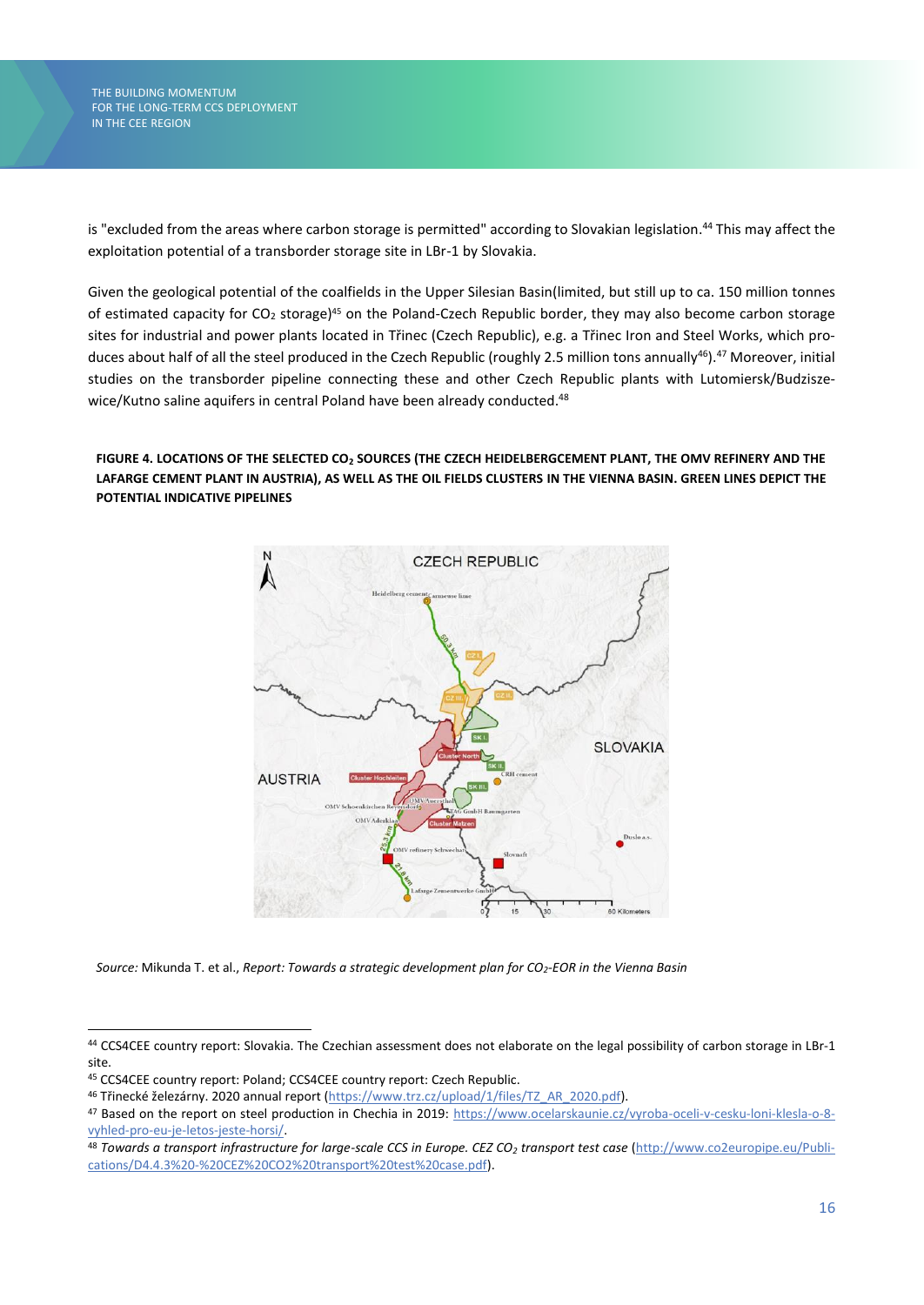There are also hydrocarbon fields on the Poland-Ukraine border which are eligible for  $CO<sub>2</sub>$  storage and might be a trigger for Polish-Ukrainian collaboration in the field of CCS, but no analyses and studies on this case have been identified. Another transborder cooperation could be established between Hungary and Romania, since potential carbon storage sites (aquifers) were identified on the Hungary-Romania border (a major part of these sites are located on the Romanian side of the border, see: Figure 5).



#### **FIGURE 5. SOURCES OF CO<sup>2</sup> AND POSSIBLE STORAGE SITES IN ROMANIA AND HUNGARY**

Source: A Response to Climate Change. An EU Infrastructure to Store Carbon Dioxide [\(https://petrolog.typepad.com/cli](https://petrolog.typepad.com/climate_change/2009/08/eu-infrastructure-to-store-carbon-dioxide.html)[mate\\_change/2009/08/eu-infrastructure-to-store-carbon-dioxide.html;](https://petrolog.typepad.com/climate_change/2009/08/eu-infrastructure-to-store-carbon-dioxide.html) retrieved on September 6, 2021).

Moreover, a regional hub of transborder transport and storage projects could be located in Romania. With its 22.6 Gt<sup>49</sup> of storage capacity, Romania emerges as a significant CO<sub>2</sub> storage site, compared to the 2 neighbouring countries: Hungary (maximum storage potential of 0,85 Gt<sup>50</sup>) and Bulgaria (maximum storage potential of ca. 2,7 Gt). <sup>51</sup> Therefore, the project of an interstate CO<sub>2</sub> pipeline transporting Hungarian and Bulgarian CO<sub>2</sub> to Romania might be considered in the future. However, stakeholder perceptions of Romania's role as a storage hub for neighbouring may not all be positive, as found in the CCS4CEE project activities in Romania so far.<sup>52</sup>

#### **2.4. Sector integration projects**

**No CCS/CCU transborder projectsfacilitating sector integration have been identified.** There have been some strategies and plans for sector integration in some CEE countries, however none of them has a cross-border range. For example, in 2021 Polish Ministry of Economic Development, Labour and Technology joined a consortium to implement a strategy for the development of technologies for capture, transport, utilization and storage of  $CO<sub>2</sub>$  in Poland and the piloting of a Polish CCUS Cluster (CCUS.pl). The project is at an early stage and aims to develop a strategy for the development of CCU/CCS technology in Poland, facilitating the preparation of drafts of adequate legal regulations stimulating this

<sup>49</sup> See: a subchapter *Assessment of geological potential for CCS* of the *Assessment of current state, past experiences and potential for CCS deployment in the CEE region* for Romania.

<sup>50</sup> *Ibidem*.

<sup>51</sup> Rütters, H. and the CGS Europe partners (2013), *State of play on CO<sup>2</sup> geological storage in 28 European* countries [\(http://www.cgseurope.net/NewsData.aspx?IdNews=87&ViewType=Actual&IdType=478\).](http://www.cgseurope.net/NewsData.aspx?IdNews=87&ViewType=Actual&IdType=478)

<sup>52</sup> CCS4CEE country report: Romania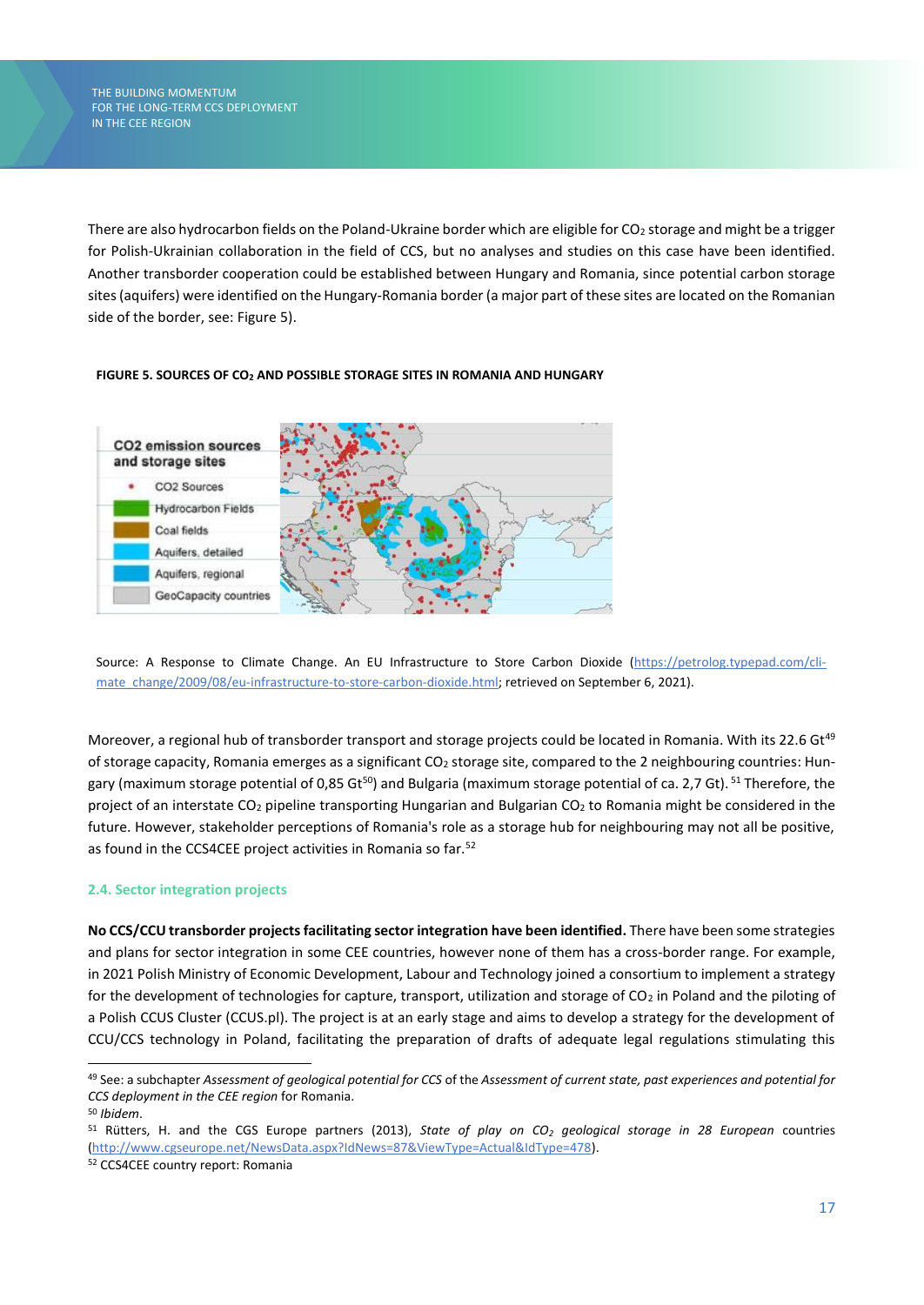development in an economically, socially and environmentally sustainable manner, as well as preparing the pilot of the first Polish industrial cluster, which will constitute the research and advisory base for further development of this technology in the country. Also in Romania, within the 2011 Getica project, a consortium was created aimed at applying a large-scale integrated CCS installation to an existing coal-fired power plant in Romania's South West Development Region, with a great focus on sector integration.<sup>53</sup>

There is a need for the establishment of regional inter-sectoral cooperation regarding CCS projects. **CEE countries have the potential to integrate different industries that could be a part of international holdings with common strategies and goals.** Hence, industrial clusters should be introduced. Favourable areas for cross-border CCS clusters in the CEE region include the Vienna Basin, Upper Silesian Basin or Central Bohemian Upper Paleozoic Basin. There is potential for cost reduction of CO<sub>2</sub> storage and transportation, which would attract smaller emitters.

# **3. Recommendations for regional cooperation development**

### **3.1. Best practices and lessons learned**

Due to the fact that the cooperation between CEE countries in terms of the deployment of CCS/CCU technology is not advanced, best practices can be formulated based on the collaboration of these countries in past research projects. The best example of such collaboration is the examination of  $CO<sub>2</sub>$  storage potential in Vienna Basin, covering Austria, the Czech Republic, and Slovakia, and the identification of challenges regarding regulatory, technical and potential conflicts in this area.<sup>54</sup> This study serves as a foundation for formulating the strategic development plan for this region. Another good practice results from characteristic features and specific challenges of individual countries, i.e. taking into account the diversity of CEE countries and various potential for CO<sub>2</sub> storage or transport infrastructure.

In the process of preparation and implementation of potential CCS/CCU projects, it is necessary to consider the diverse know-how of individual countries, for example, Romania requires intensified support in knowledge sharing with authorities and key stakeholders, especially from other CEE countries that have similar problems but which have managed to introduce appropriate solutions in terms of enhanced sector integration or the countries that implemented a large-scale integrated CCS installations. Some other recommendations for regional cooperation can be derived from existing examples of other sectors (for details see Box 2).

Looking at Western countries, activities related to the establishment of infrastructure for cross-border transportation of CO<sup>2</sup> for storage purposes are to be widely implemented around the mid-2020s. The best example is the Northern Lights (Norway) project. The project aims to import and store CO<sub>2</sub> emissions from European industries in Belgium, France, Germany, Ireland, the Netherlands, Sweden and the UK, and the extension of  $CO<sub>2</sub>$  transport infrastructure capabilities. <sup>55</sup> Taking into account the potentially growing cooperation network in Western Europe, the involvement of CEE countries may be crucial for the future development of CCS/CCU technologies in Europe.

<sup>53</sup> CCS4CEE country report: Romania

<sup>54</sup> *Report: Towards a strategic development plan for CO2-EOR in the Vienna Basin* [\(https://ec.europa.eu/research/participants/docu](https://ec.europa.eu/research/participants/documents/downloadPublic?documentIds=080166e5cdb30e62&appId=PPGMS)[ments/downloadPublic?documentIds=080166e5cdb30e62&appId=PPGMS\)](https://ec.europa.eu/research/participants/documents/downloadPublic?documentIds=080166e5cdb30e62&appId=PPGMS).

<sup>55</sup> *The potential for CCS and CCU in Europe. Report to the thirty second meeting of the European Gas Regulatory Forum 5-6 June 2019,* https://ec.europa.eu/info/sites/default/files/iogp - report - ccs ccu.pdf